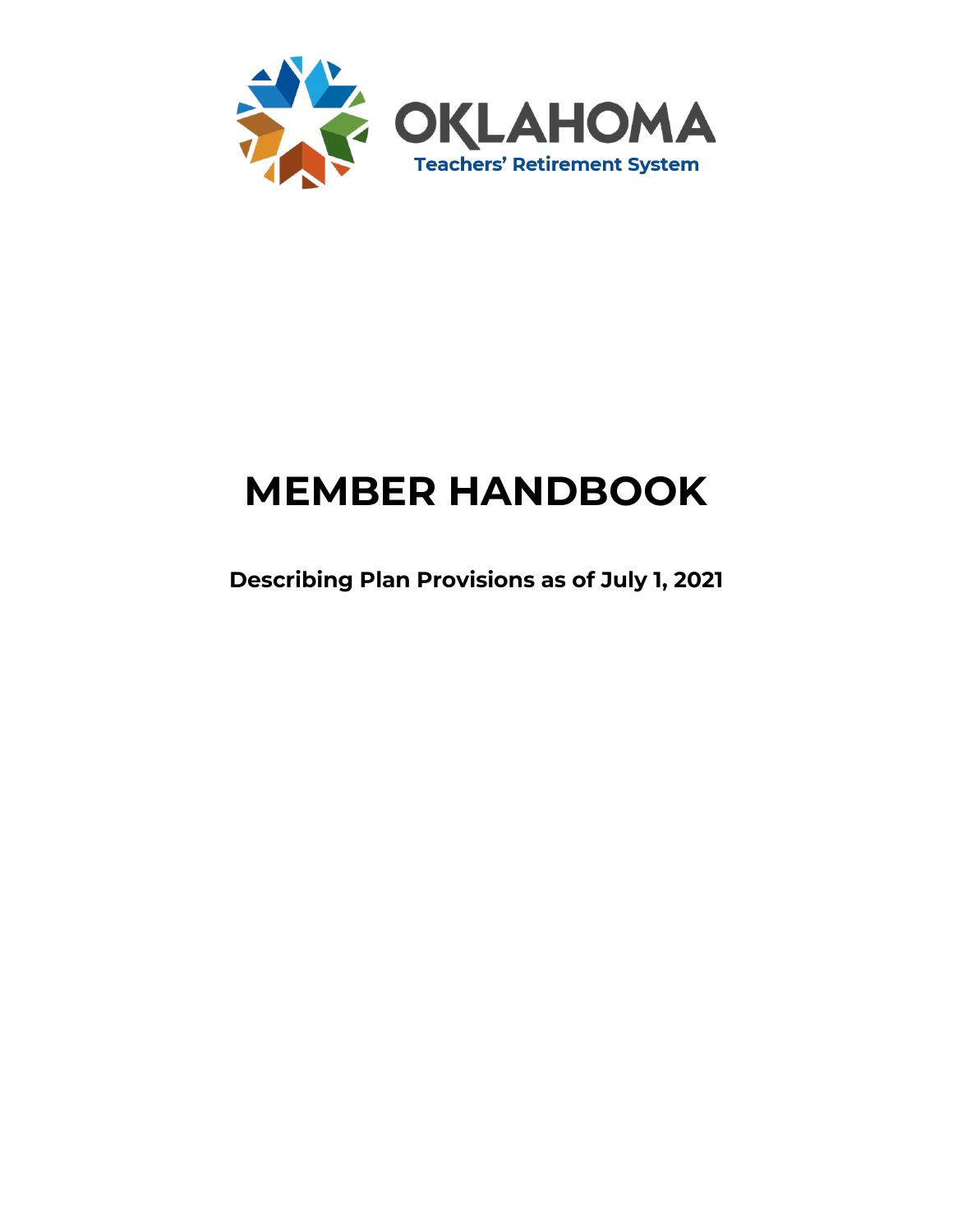# **Table of Contents**

| How does the Teachers' Retirement System defined benefit amount compare to |
|----------------------------------------------------------------------------|
|                                                                            |
|                                                                            |
|                                                                            |
|                                                                            |
|                                                                            |
|                                                                            |
|                                                                            |
|                                                                            |
|                                                                            |
|                                                                            |
|                                                                            |
|                                                                            |
|                                                                            |
|                                                                            |
|                                                                            |
|                                                                            |
|                                                                            |
|                                                                            |
|                                                                            |
|                                                                            |
|                                                                            |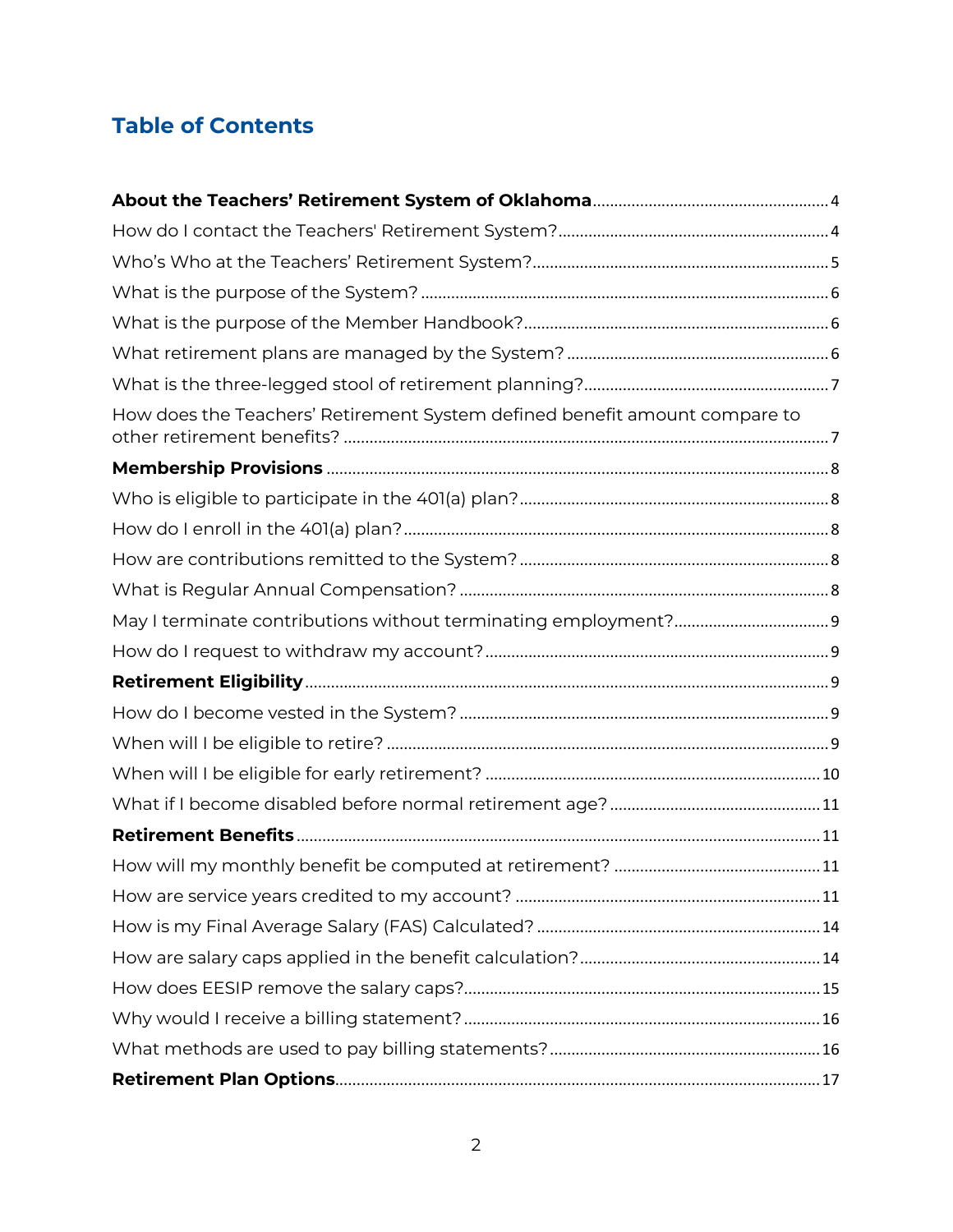| May I request more than one hypothetical estimate for comparison? |  |
|-------------------------------------------------------------------|--|
|                                                                   |  |
|                                                                   |  |
|                                                                   |  |
|                                                                   |  |
|                                                                   |  |
|                                                                   |  |
|                                                                   |  |
|                                                                   |  |
|                                                                   |  |
|                                                                   |  |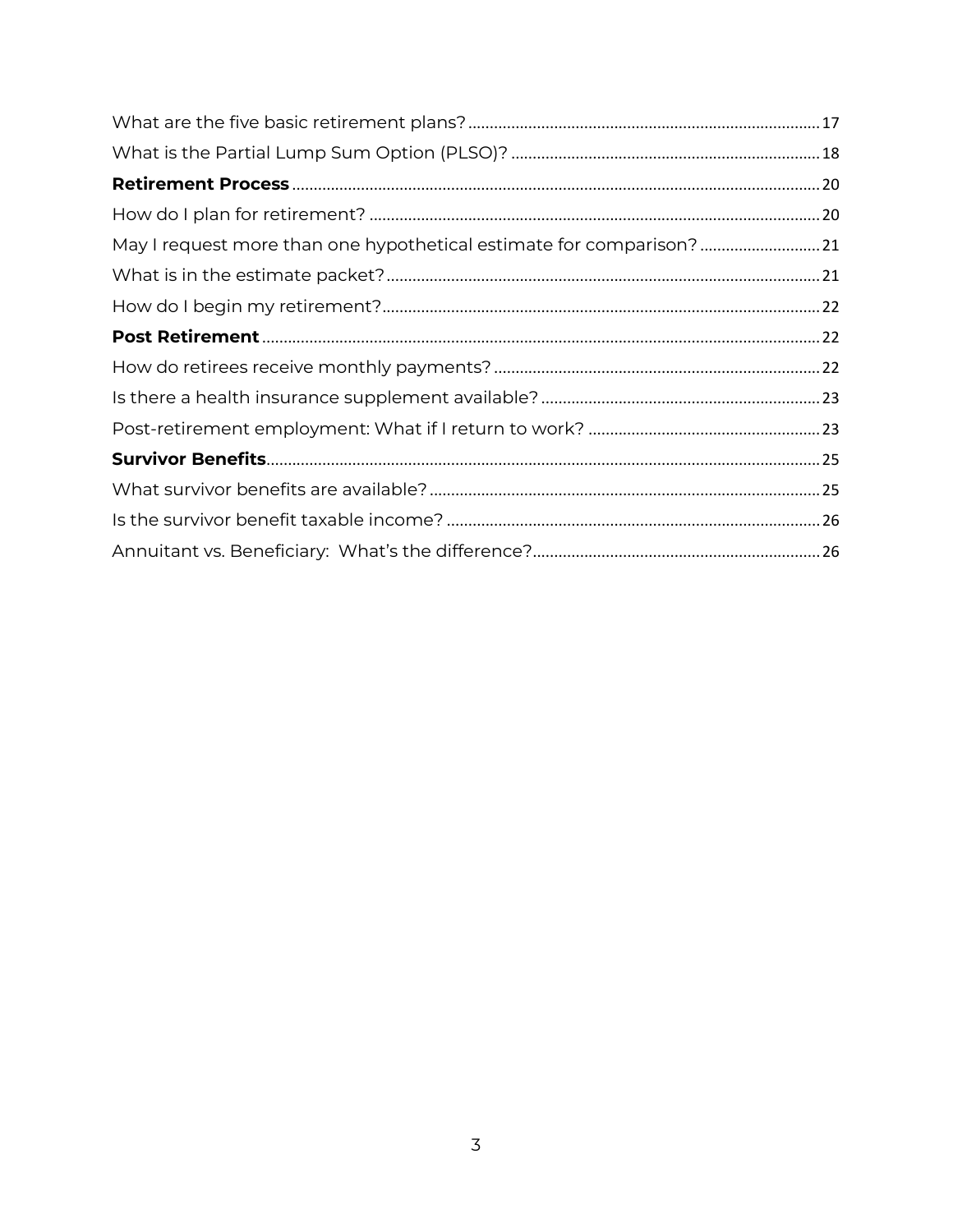## <span id="page-3-0"></span>**About the Teachers' Retirement System of Oklahoma**

<span id="page-3-1"></span>How do I contact the Teachers' Retirement System?

| oklahoma.gov/trs                              |
|-----------------------------------------------|
| 8:00 am - 5:00 pm; Monday - Friday            |
| (405) 521-2387 or toll-free at (877) 738-6365 |
| mail@trs.ok.gov                               |
| Teachers' Retirement System                   |
| P.O. Box 53524 Oklahoma City, OK 73152-3524   |
|                                               |
|                                               |

**Location:** 301 N.W. 63<sup>rd</sup>, Suite 500 Oklahoma City, OK 73116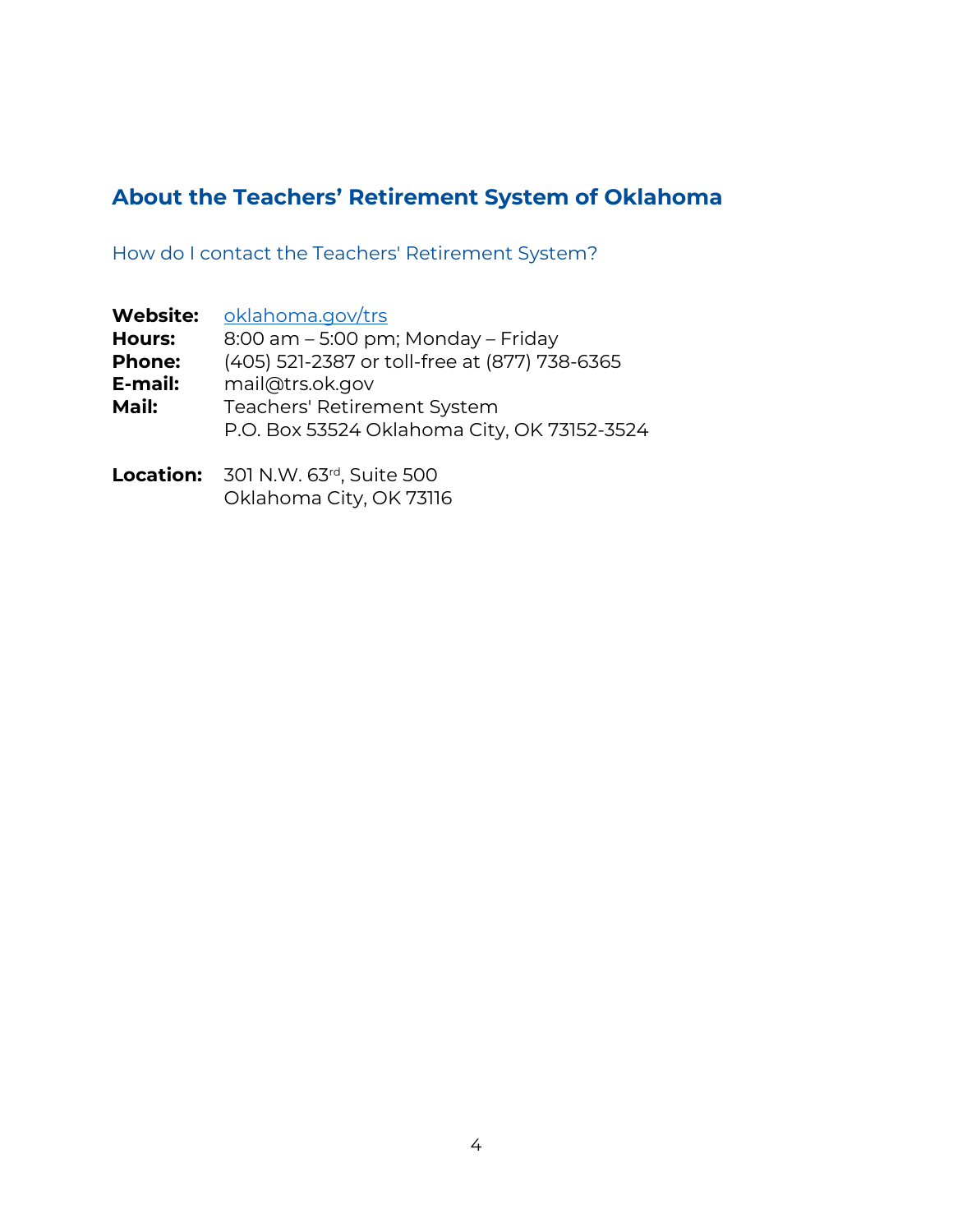### <span id="page-4-0"></span>Who's Who at the Teachers' Retirement System?

#### **Board of Trustees**

Brandon Meyer, *Chair*, Stillwater Stephen Streeter, *Vice Chair*, Tulsa

Steven Harpe, *Director of the Office of Management and Enterprise Services,*  Oklahoma City Joy Hofmeister, *State Superintendent of Public Instruction,* Oklahoma City Marcie Mack, *Director of Career and Technology Education,* Oklahoma City Randy McDaniel, *State Treasurer,* Edmond Steven Massey, Stroud Rod Boles, Sulphur Marla Tharp, Pocassett Lisa Henderson, Oklahoma City Michael Kellog, *Secretary,* Kiowa Vernon Florence, Edmond Chris Rector, Tulsa Kelsey Newman, Yukon Drew Williamson, Oklahoma City

Board of Trustees Designees Brandy Manek – *Designee of John Budd* Mathangi Shankar - *Designee of Joy Hofmeister* Dr. Greg Winters – *Designee of Marcie Mack* Tim Allen – *Designee of Randy McDaniel*

Administration Sarah Green, Executive Director John Santos, Deputy Director of Operations

Member Services Dixie L. Moody, Director of Member Services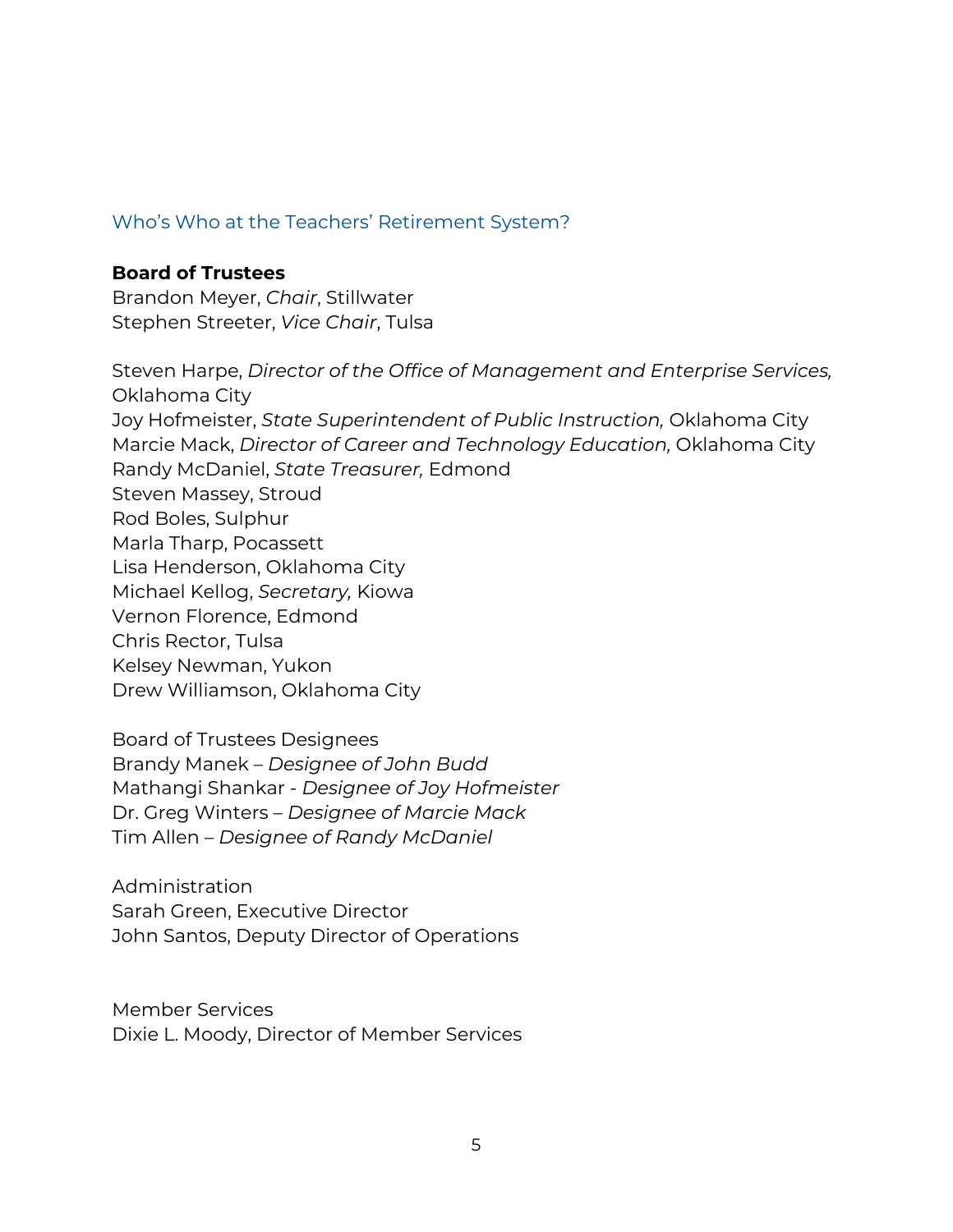#### <span id="page-5-0"></span>What is the purpose of the System?

The Teachers' Retirement System of Oklahoma (the System) is a state agency that administers retirement assets and provides income security through a monthly retirement benefit payable throughout the lifetime of each of our members. Our members are the educators and employees working in Oklahoma public education institutions and agencies. The System is committed to fulfilling the mission statement as set forth by the Board of Trustees:

> *Mission Statement We collect, protect and grow assets to provide a secure retirement income for public education employees.*

### <span id="page-5-1"></span>What is the purpose of the Member Handbook?

This handbook is an important part of our commitment to provide our members with valuable information about their benefits and retirement. Do not rely solely upon this handbook to make any decision regarding your retirement. Please contact the Teachers' Retirement System of Oklahoma directly with any questions you may have about your benefits and retirement.

#### <span id="page-5-2"></span>What retirement plans are managed by the System?

Defined Benefit Plan: The System manages a defined benefit retirement plan. This plan is qualified under Section 401(a) of the Internal Revenue Code. Eligible retirees of the System's 401(a) plan receive a monthly benefit throughout their lifetime through a formula based on the member's years of service and final average salary. The formula gives retirees a percentage of their salary as a retirement benefit. The more years of service the member accumulates, the greater the percentage of salary the member will receive at retirement. This handbook will explain the various aspects of the System's 401(a) defined benefit plan.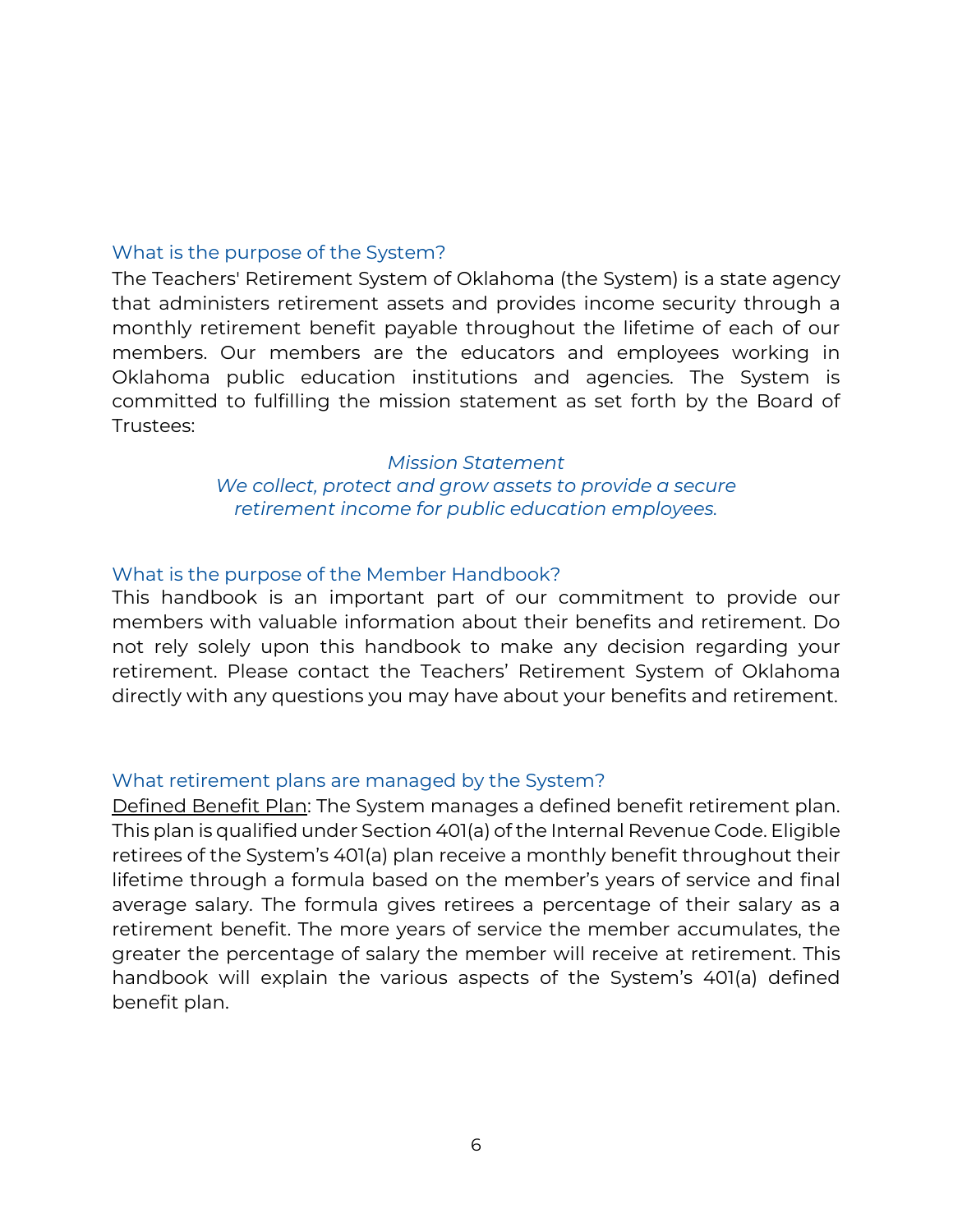### <span id="page-6-0"></span>What is the three-legged stool of retirement planning?

The concept of retirement income from three sources is often referred to as "the three-legged" stool. It is comprised of the lifetime monthly retirement benefit from the System's 401(a) plan, Social Security benefits, and income from a defined contribution plan, such as a 403(b) or 457(b) plan. The components of the three-legged stool may provide retirees with a steady stream of income to replace the income earned before retirement.

### <span id="page-6-1"></span>How does the Teachers' Retirement System defined benefit amount compare to other retirement benefits?

The System's 401(a) defined benefit is almost twice as much when compared to the Social Security benefit.

The example below illustrates the retirement benefits for a teacher that retires July 1, 2021, at age 62 with 35 years of service and a final average salary at retirement of \$40,000.



If this teacher were to purchase a retirement annuity at age 62 from an insurance company that provided the same Teachers' Retirement monthly benefit of \$2,333 per month for life, it could cost over \$450,000.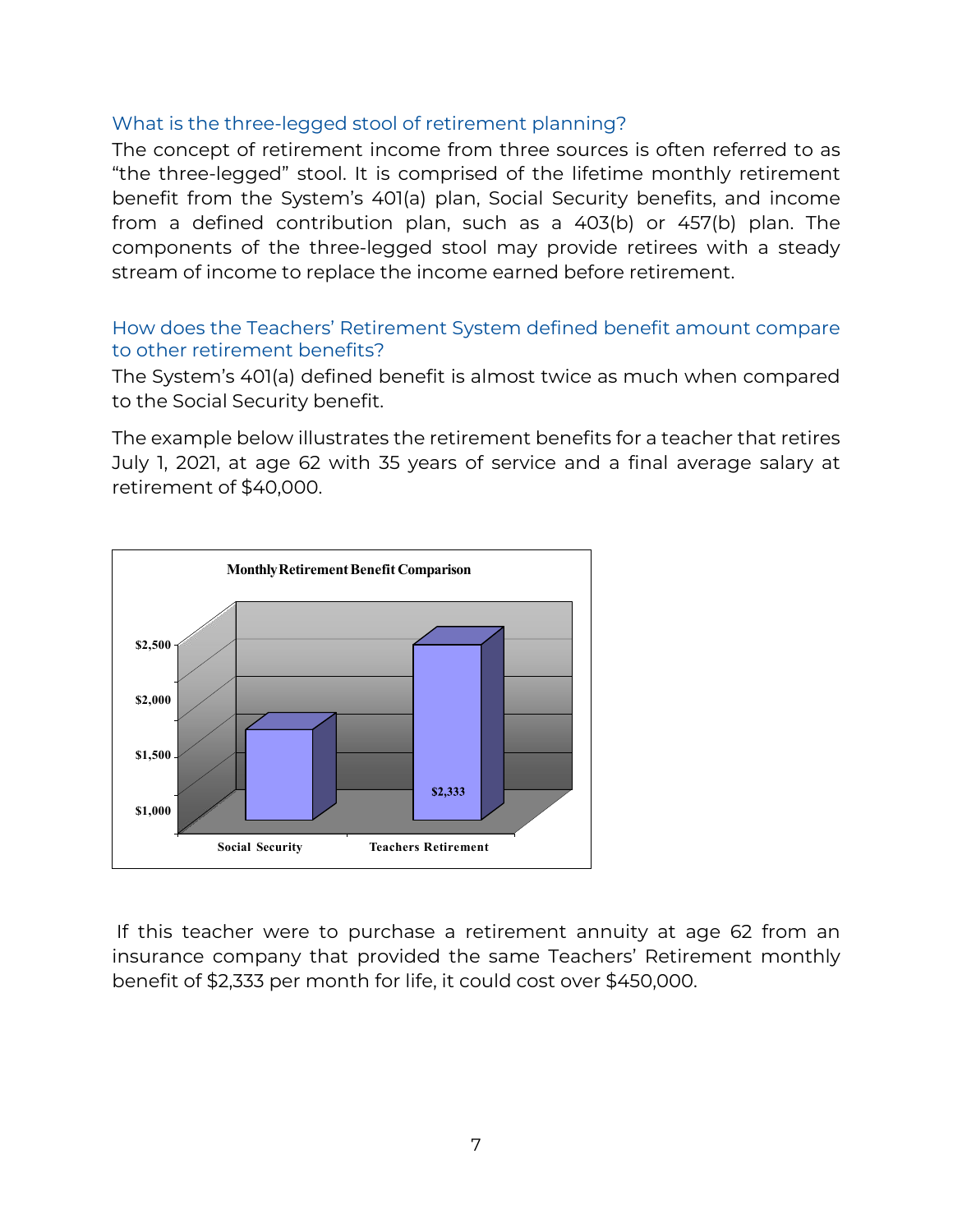### <span id="page-7-1"></span><span id="page-7-0"></span>**Membership Provisions**

### Who is eligible to participate in the 401(a) plan?

Except as provided in the Alternate Retirement Plan for Comprehensive Universities Act, all classified employees are required to be members of the System. Members who participate in another public or alternative retirement plan which will provide benefits may not receive service credit in the System for that same employment service. Additionally, all non-classified optional personnel regularly employed for more than twenty hours per week may join the System subject to certain requirements.

### <span id="page-7-2"></span>How do I enroll in the 401(a) plan?

Contact your payroll officer at the school or agency and complete all necessary paperwork to ensure contributions are remitted on your behalf to the Teachers' Retirement System of Oklahoma.

### <span id="page-7-3"></span>How are contributions remitted to the System?

Contributions are remitted through public education employers. If the employer does not pay the retirement contributions as a fringe benefit, then the member may request the employer submit the remittances for employee's share through payroll deduction. The employee's contribution rate is 7% of regular annual compensation. Contributions must be remitted on the full salary earned each fiscal or contract year to receive service credit for that year. Employer must also remit employer's share of contributions (fee paid to the general fund) for all active, contributing employees and all retirees (retired under this system) that return to employment.

#### <span id="page-7-4"></span>What is Regular Annual Compensation?

Regular annual compensation is the salary used for calculating the retirement benefit. Regular annual compensation is defined as wages plus employer-paid fringe benefits (not flexible benefit allowance paid by other sources). Contributions must be remitted on all regular annual compensation, including additional duties and secondary employment. Contributions may not be paid on more than what is actually earned. The following shall not be included as regular annual compensation: reimbursements fortravel, housing or other expense; stipends for national certification or academic achievement; and payment for unused vacation, or sick leave, or payment made for reason of termination or retirement.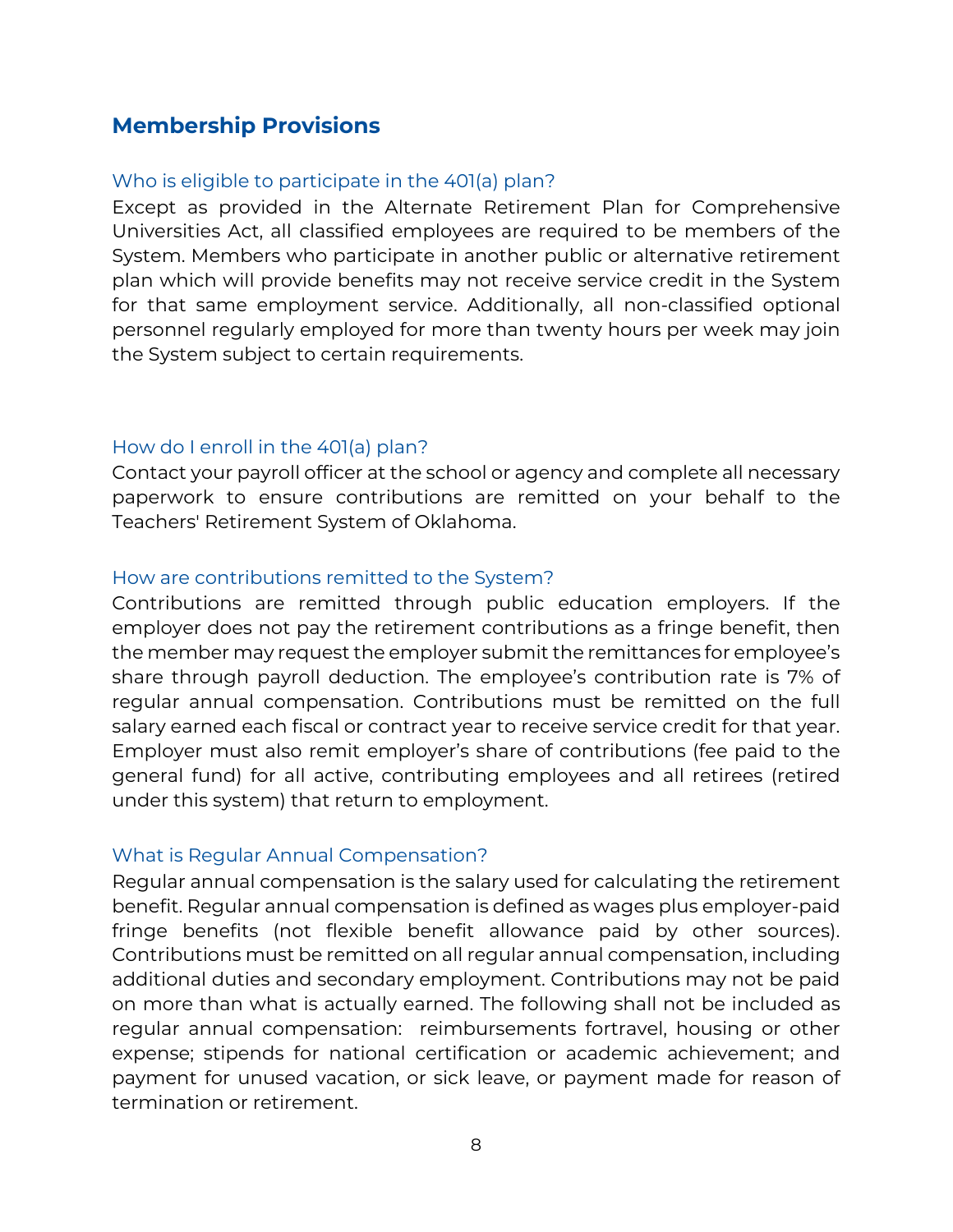<span id="page-8-0"></span>May I terminate contributions without terminating employment? No.

### <span id="page-8-1"></span>How do I request to withdraw my account?

Upon termination of employment, a member may withdraw the accumulated contributions remitted to their account. A member may request a withdrawal packet by phone or via the internet. Completed forms will not be accepted before member's last day on the job. The earliest one can receive payment is the 20th day of the 4th month after the termination date as verified by their former employer(s). Pre-tax funds may be rolled over to another tax-deferred account. The creditable service associated with the withdrawal event may be reinstated at a later date if the member resumes public education employment and has established twelve calendar months of creditable Oklahoma service. A redeposit of all withdrawn contributions must include all applicable interest.

### <span id="page-8-3"></span><span id="page-8-2"></span>**Retirement Eligibility**

### How do I become vested in the System?

Members who join the System prior to November 1, 2017 and have accumulated a minimum of five (5) years of eligible service in the public schools of Oklahoma shall be vested in the System and considered eligible to receive a monthly retirement benefit at some future date. Contributory service, including redeposit of previously withdrawn service and service transferred from other Oklahoma public retirement systems, may count towards the fiveyear minimum used to vest an account. Purchased service, unless it is adjunct service, may not count as vested service. Members who join the System on or after November1, 2017 will become vested when they have accumulated seven (7) years of eligible service.

#### <span id="page-8-4"></span>When will I be eligible to retire?

A member may be eligible for retirement in one of three different ways: A member may choose to take an early, reduced retirement benefit, qualify for disability retirement, or stay to qualify for a regular, unreduced retirement benefit. A member is eligible for an unreduced benefit when one of the following requirements is met:

Age 62 or Combination 80. Those who joined the System prior to 7/1/92 may retire at age 62 or when the member's age and years of creditable service total 80 points (i.e., age 60 + 20 service years = 80 points). Those who joined in the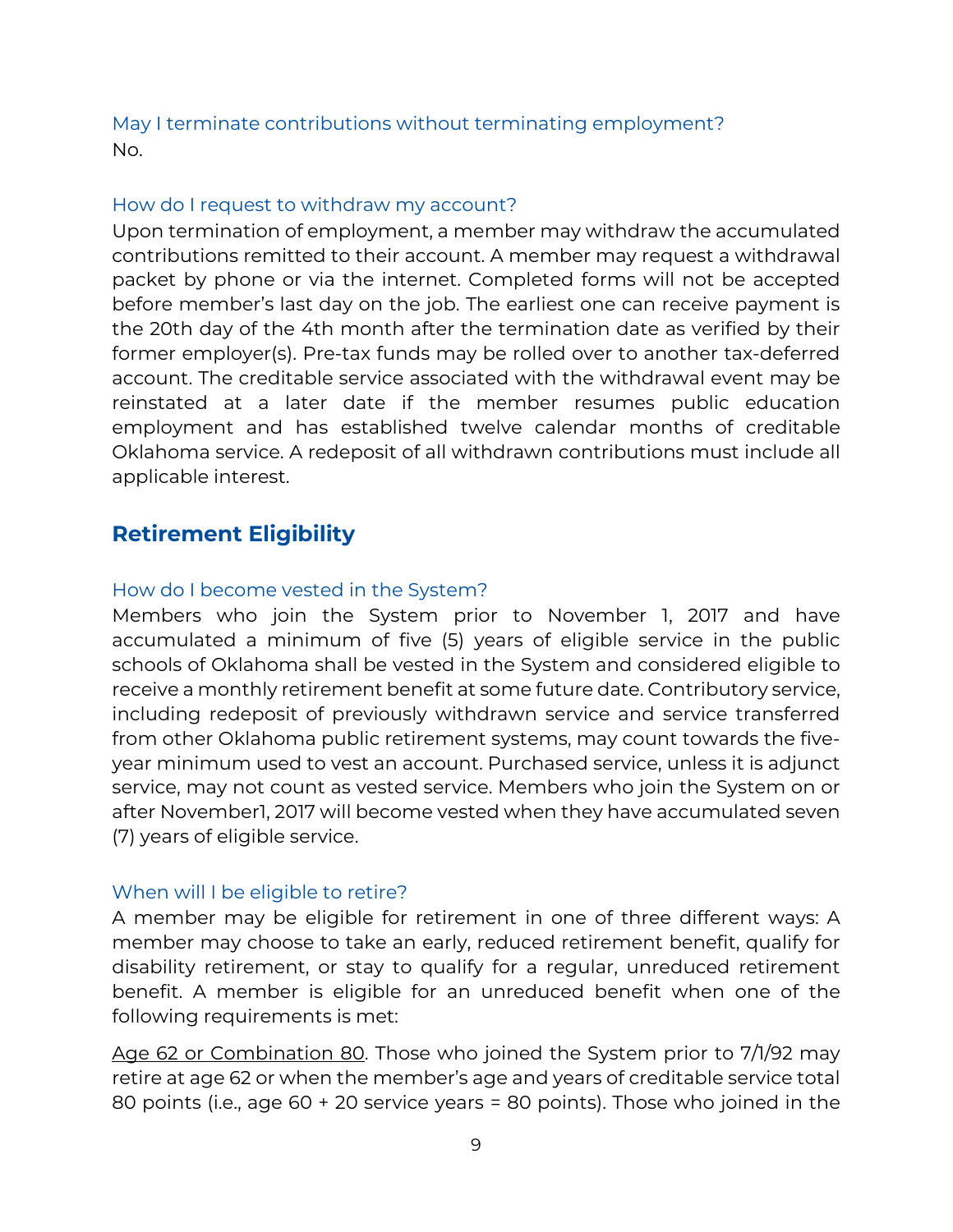1991-92 school year were required to remit contributions on the full 1991-92 salary prior to end of school year to qualify for the Combination 80. The highest three salaries are used in the calculation of the benefit (within salary cap elections, see page 14).

Age 62 or Combination 90. Those who joined the System after 7/1/92 and before 11/1/11 may retire at age 62 or when the member's age and years of creditable service total 90 points (i.e., age 55 + 35 service years = 90 points). Those who qualify under Combination 90 use the highest consecutive five contributory salaries to calculate their benefit in the retirement formula (limited to pre 7/1/95 salary cap elections, see page 14).

Age 65 or Combination 90 at Age 60. Those who joined the System on or after 11/1/11 may retire at age 65 or when the member's age is at least 60 and years of creditable service total at least 90 points (i.e., age 60 + 30 service years = 90 points). Those who qualify under this rule use the highest consecutive five contributory salaries to calculate their benefit in the retirement formula.

### <span id="page-9-0"></span>When will I be eligible for early retirement?

Reduced benefits are available for members who have not reached full retirement eligibility under regular retirement. Reduction factors vary depending on age and date of membership when joining the System.

|          |                 |  |             | Age Factor Prior to Age Factor After |  |
|----------|-----------------|--|-------------|--------------------------------------|--|
| 11/01/11 |                 |  | 10/31/11    |                                      |  |
|          | 62 -- 1.000000  |  | $65 - 1.00$ |                                      |  |
|          | $61 - 0.909344$ |  | 64 -- 0.93  |                                      |  |
|          | 60 -- 0.827939  |  | 63 -- 0.86  |                                      |  |
|          | 59 -- 0.754690  |  | $62 - 0.80$ |                                      |  |
|          | 58 -- 0.688651  |  | $61 - 0.73$ |                                      |  |
|          | 57 -- 0.629004  |  | $60 - 0.65$ |                                      |  |
|          | 56 -- 0.575038  |  |             |                                      |  |
|          | 55 -- 0.526135  |  |             |                                      |  |

NOTE: If a member terminates employment before reaching regular retirement age, the member may wait (without working) for additional birthdays to reach age of regular retirement and avoid the reduction factors used in calculating the early, reduced retirement benefit.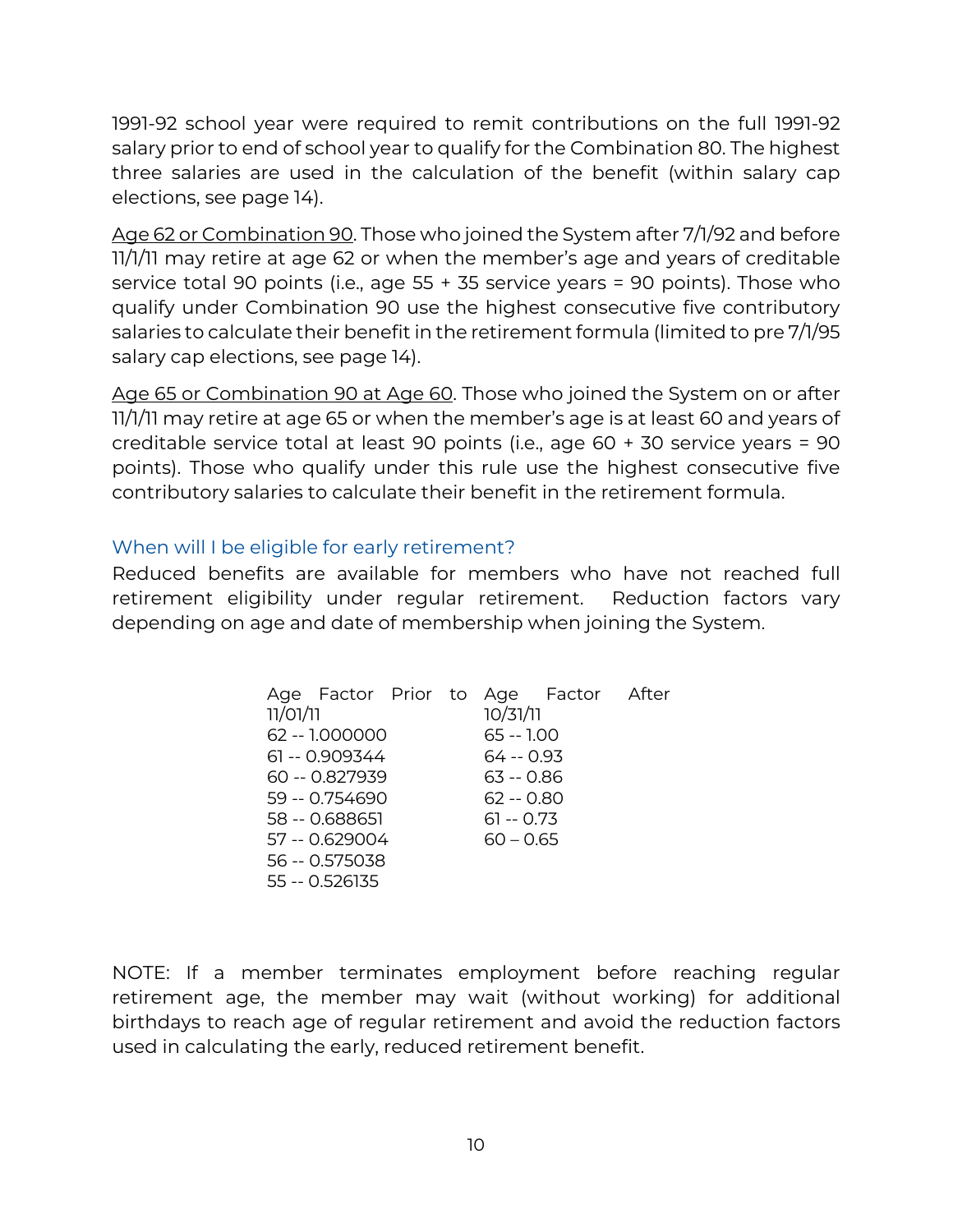<span id="page-10-0"></span>What if I become disabled before normal retirement age? Any member who is actively employed in the public schools of Oklahoma and is regularly contributing to the System may retire due to a medical disability which renders the member unable to perform regular employment duties provided such member:

- has at least ten (10) years of Oklahoma Contributory Service
- is not eligible for regular, unreduced retirement
- submits an application for disability retirement
- receives a Social Security Administration disability award or is found by the System's Medical Board to be medically unable to continue regular duties. A member who has terminated employment for reason of the disability, or is on leave-without-pay status shall be eligible for disability retirement, providing the disability existed at the time the leave-withoutpay status commenced or the termination of employment from the public schools of Oklahoma occurred, and the disability was the reason for the leave status or termination of employment. If a disability retirement is approved, the monthly maximum benefit is calculated the same as regular retirement. Member may also elect to take a reduced benefit under Option 2 for their spouse to receive the 100% joint survivor benefit upon death of member. Benefit payment begins the month after the Board of Trustees approve member's petition without retro-active payments.

### <span id="page-10-2"></span><span id="page-10-1"></span>**Retirement Benefits**

### How will my monthly benefit be computed at retirement?

Benefits are calculated using a defined retirement formula:

2% x (service years) x (final average salary)  $\div$  12 = monthly benefit. The 2% factor is fixed; however, benefits will vary depending on the number of service years and the final average salary.

### <span id="page-10-3"></span>How are service years credited to my account?

Contributory Service is obtained by contributing the statutory percentage of regular annual compensation while employed. This service is used to vest an account for retirement. The member is ultimately responsible for the accuracy and completeness of the contributions submitted to the System. If a contribution deficit is noted on the account, service credit cannot be awarded unless the deficit is paid.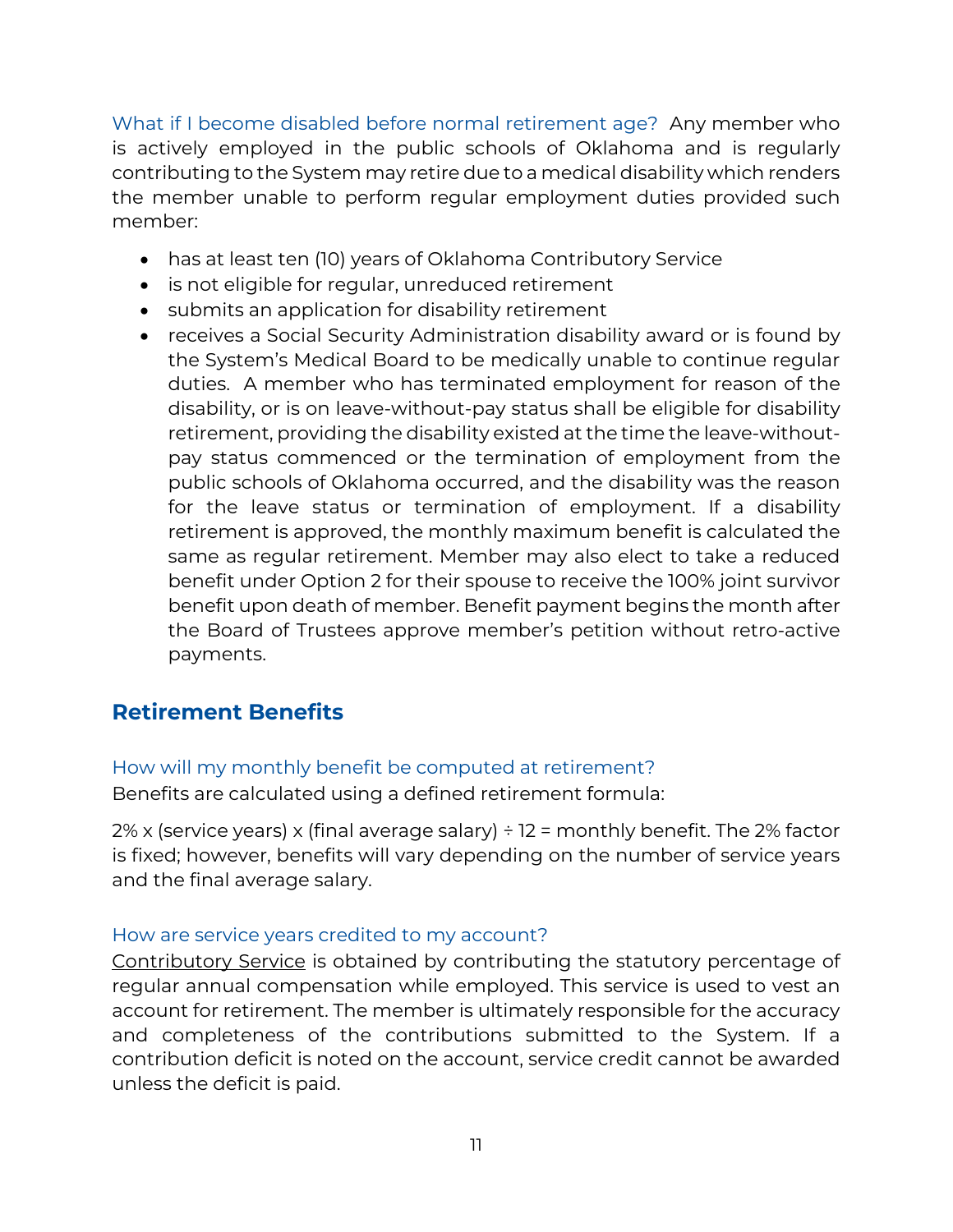Creditable Service is all service that is credited to your account, including purchased service, and sick leave credit.

Full-Time Service For service performed prior to July 1, 2013, a member employed at least 30 hours per week who earns at least \$4000/year shall receive one year of service for each year worked (120 work days minimum). For service performed on or after July 1, 2013, full-time employment will be determined based upon the information provided by each employer certifying full-time equivalency for each position, subject to approval by the System.

Half-time Service For service performed prior to July 1, 2013, a member employed at least four (4) but less than six (6) hours per day shall be considered half-time. Half-time service shall receive one-half (1/2) year of service credit completing six (6) months of employment in a school year. For service performed on or after July 1, 2013, half- time service will be determined based upon the information provided by each employer certifying full-time employment for each position, subject to the approval of the System.

Service Credit After July 1, 2016 through June 30, 2019. Service credit will be the result of days worked during employment year divided by the number of days the full-time equivalent would be required to work during the employment year. Fractional service credit awarded for part-time employment will be based on the number of hours the employee worked per week divided by the number of hours the full-time equivalent is required to work.

Service Credit After July 1, 2019. The formula used to calculate service credit will be applied in the same manner for both full-time and part-time employment. The minimum requirement for full-time employment is 6 hours per day, 30 hours per week, 8 months per year. Service credit will be reduced if the employee works less than the minimum requirement for full-time employment, or less than the full-time equivalent for the position worked. Service credit will be calculated by multiplying the full-time equivalent percentage by the employment year percentage as follows:

- (1) Full-time equivalent percentage is calculated by dividing the number of hours per week the member was employed by the number of hours per week for the full-time equivalent position.
- (2) Employment year percentage is calculated by dividing the number of days the member was employed by the number of days required for the full-time equivalent for position.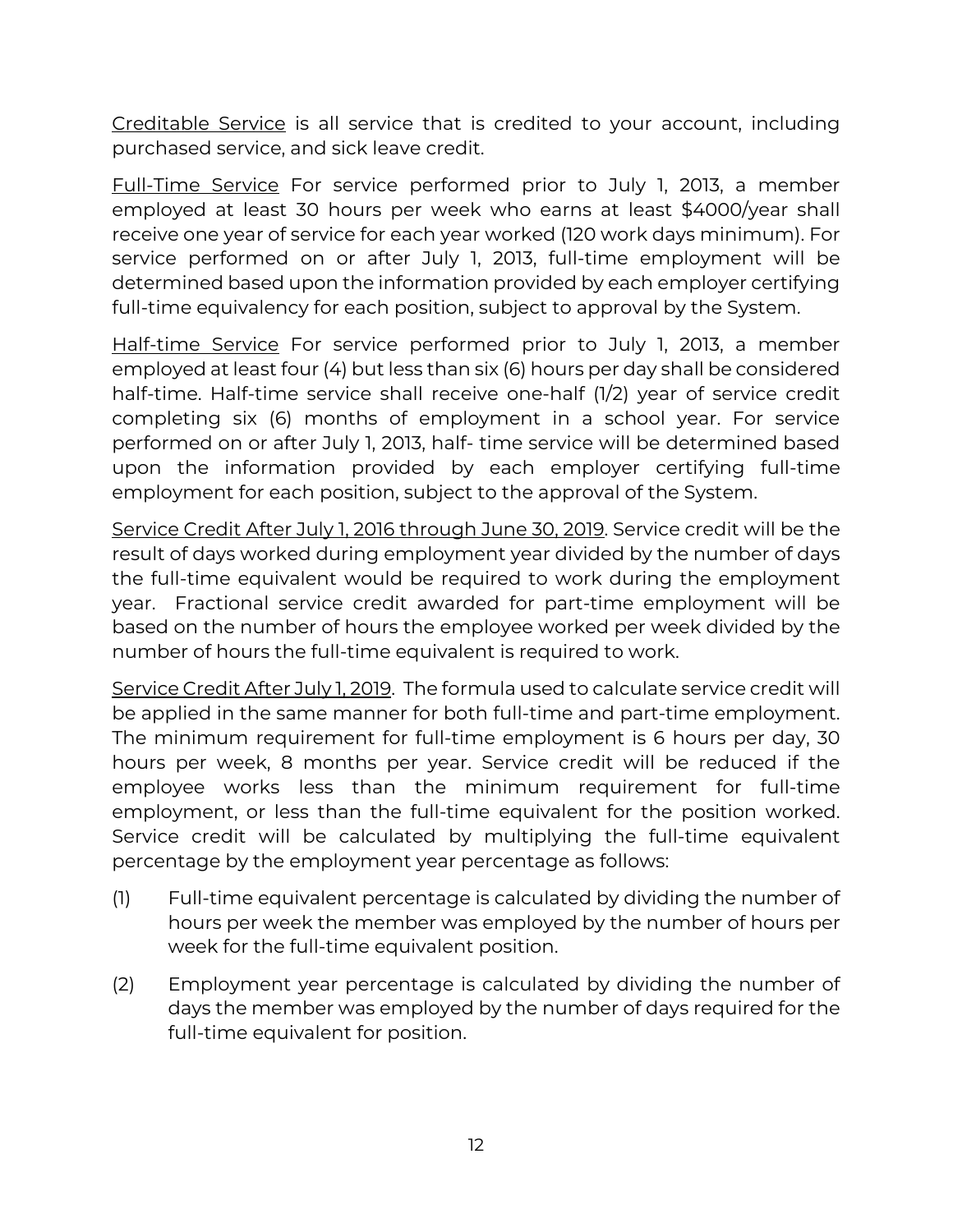Service performed on or after July 1, 2016, service credit of less than 1.0 shall be rounded to the nearest tenths (4 hundredths and lower will round down, and 5 hundredths and higher will round up).

Combined Service – For service performed prior to July 1, 2013, fractions of school terms performed as an active, contributing member in different school years, may be combined to make a total of 6 full months to receive one year of creditable service. However, service in one school year may not be divided up into different service years. A partial year of service may also be combined with unused sick leave credit until the combined total is 120 days for another year of credit. For service performed on or after July 1, 2013, fractional service credit will be added together, and the resulting sum value shall be included in the retirement formula calculations.

Sick Leave Credit is service credit for documented unused sick leave accrued while working in Oklahoma public education. A total of 120 days of unused sick leave may count as one year of service credit. As of August 1, 2012, if member has less than 120 days, additional service credit for sick leave days shall be equal to the number of unused sick leave days divided by one hundred twenty (120) days. Such service shall be added to other service credit earned while employed by the public schools of Oklahoma. Sick leave in excess of 120 days will not be recognized. The following restrictions apply to sick leave for service credit: Donated leave, sick leave that accrued during non-creditable service, or sick leave accrual in excess of 15 days per year will not count toward sick leave credit. Sick leave must be verified by employer at retirement or termination of employment. When sick leave cannot be verified, 10-year averaging (of sick leave usage during the last 10 years of employment) may be used to determine sick leave credit for early undocumented employment.

Purchased Service is subject to verification and documentation before a billing statement is prepared, including:

- Substitute service (120-day minimum in same school year)
- Adjunct service (18 or more credit hours in same school year)
- Military service (180-day minimum in same fiscal year)
- Out-of-state service (6 months of full-time employment in same school year)
- Prior Oklahoma service (non-contributory service).
- Optional service performed prior to July 1, 2021, provided the member has not previously withdrawn such service or ceased making contributions to TRS while continuing working during the time period of such service.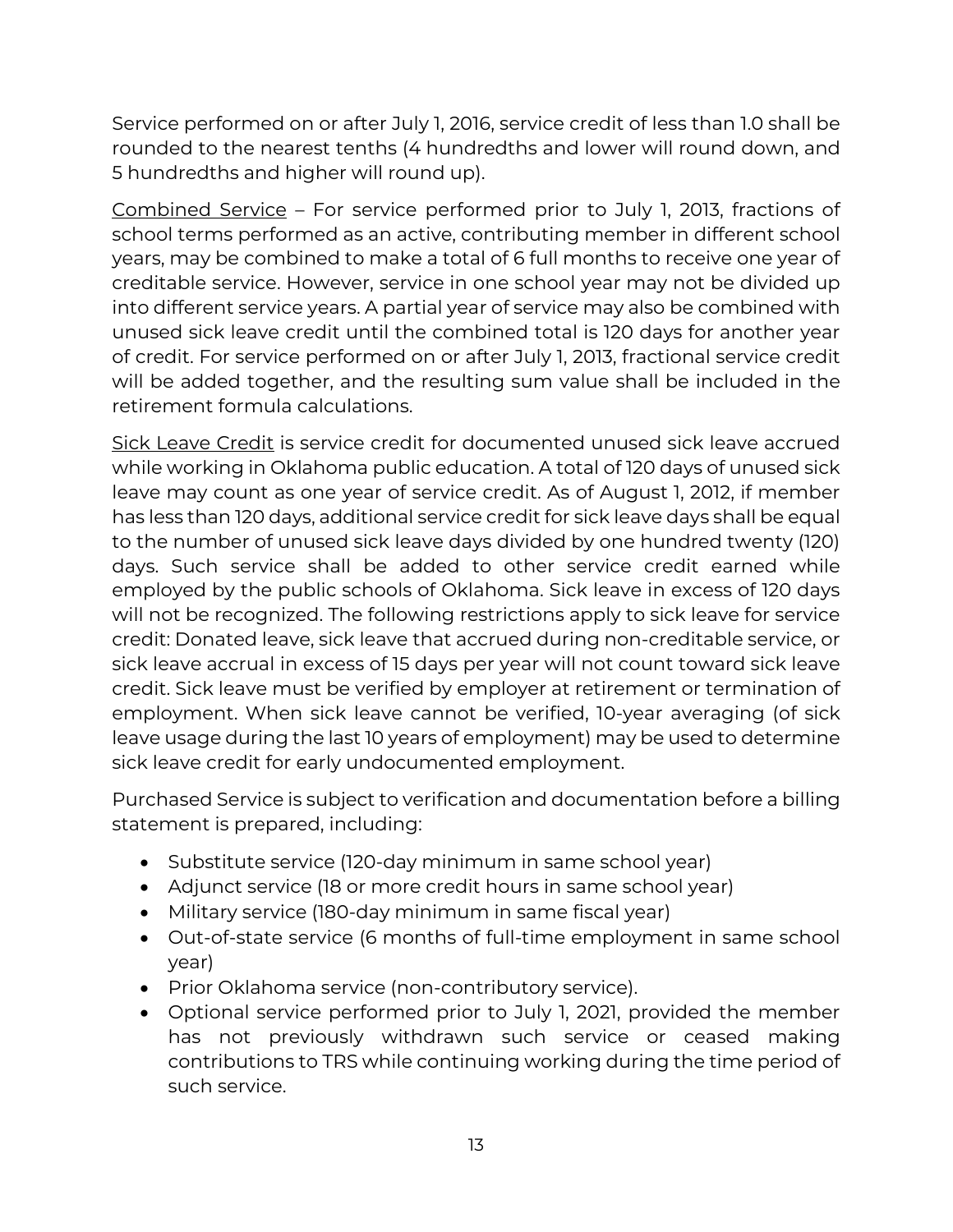• Service accrual during leave--various time limits may apply in which to notify Teachers' Retirement of intent to purchase and make payment to receive proper credit for leave taken under Workers' Compensation guidelines, when called into active, military duty (under USERRA), due to family leave (during child's first year of life), or due to official sabbatical from an Oklahoma school (requires employer to remit contributions for full-time pay, commensurate with prior year, while member receives one-half pay during leave).

### <span id="page-13-0"></span>How is my Final Average Salary (FAS) Calculated?

Regular Annual Compensation. Regular annual compensation is the salary used for calculating the retirement benefit. Review pages 6-7 of this handbook for more details about the salary used in the calculation of the retirement benefit and what is not.

Membership Date: Combination 80 members (joined prior to 7/1/92) use their highest three salaries in the average salary calculation. Combination 90 and Combination 90/Minimum Age 60 members use their highest consecutive five salaries in the average salary calculation.

Employer: Salaries for employees in elementary & secondary schools, career technology centers, two-year colleges, and state education agencies may be calculated in a different way than the salaries of employees who work at regional (4-year) or comprehensive universities (OU/OSU) due to application of salary caps and/or ability to participate in the Education Employees Service Incentive Program (EESIP).

Salary Cap Elections: Salaries are calculated based on the highest salaries; however, if the highest salaries exceed the salary cap elections or limits in place prior to 7/01/1995, then a multi- tiered calculation will result.

### <span id="page-13-1"></span>How are salary caps applied in the benefit calculation?

Prior to July 1, 1995, all contributions were limited to salary caps. Options were given to remit on low base or high base:

- \$7,800 low base vs. \$10,000 high base (pre- 7/79),
- \$25,000 low base vs.\$40,000 high base  $(7/87 6/95)$ ,
- Salaries after 7/1/95 are uncapped for all members, except OU & OSU employees who may have a cap until 7/1/07.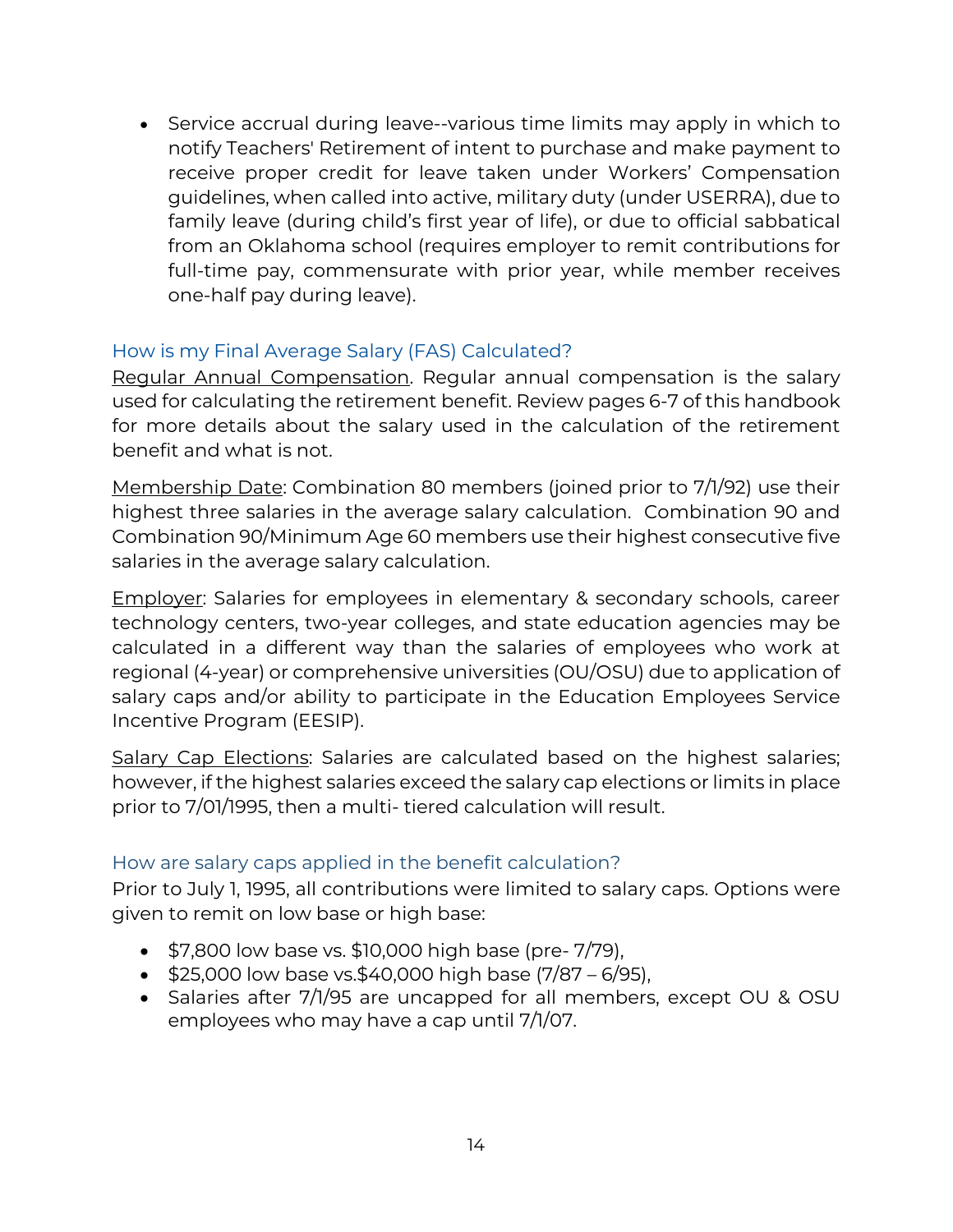The following examples illustrate the difference that the salary cap makes in the retirement benefit calculation for a member that joined the system on 7/01/1974. Both examples also assume:

Retirement Date: 7/01/04 (with 30 years of service) Employer –K-12 School or Technology Center High 3 Salary Average – \$65,000

Example 1: Low-Base Final Average Salary Calculation Contributions stopped at a low-based salary cap prior to 7/1/95, salary caps remain when the FAS is calculated at retirement.

| Service |  |                                          | <u> Years x 2% x Salary ÷ 12 = Monthly Benefit</u>        |
|---------|--|------------------------------------------|-----------------------------------------------------------|
| $7/79-$ |  | $7/74$ - 5 x 2% x \$7,800 ÷ 12 = \$65.00 | 16 $\times$ 2% $\times$ \$25,00 ÷ 12 = \$666.67           |
| 7/95-   |  |                                          | 9 x 2% x $\overline{$}65,00 \div 12 = $975.00$            |
|         |  |                                          | $\overline{101}$ ALS 30 x 2% x \$34,133 ÷ 12 = \$1,706.65 |

 $\overline{1}$  Example 2: High-Base Final Average Salary Calculation Member paid on their full salary (up to maximum cap limit), so benefits are based on the highest cap for years prior to 7/1/95.

| Service          |  |  | Years x 2% x Salary ÷ 12 = Monthly Benefit                                |
|------------------|--|--|---------------------------------------------------------------------------|
| $7/74-$<br>7/95- |  |  | 21 x 2% x $$40,00 \div 12 = $1400.00$<br>9 x 2% x \$65,00 ÷ 12 = \$975.00 |
| TÓTALS           |  |  | $x$ 2% $x$ \$47,50 ÷ 12 = \$2,375.00                                      |

0

### <span id="page-14-0"></span>How does EESIP remove the salary caps?

 $\overline{\phantom{a}}$ 

The Education Employees Service Incentive Plan (EESIP) provides an incentive to continue service beyond regular retirement eligibility. To participate in the EESIP plan, member must be on the high base cap at \$40,000. EESIP provides an opportunity to wear away the salary cap by moving two years of service from the \$40,000 salary cap tier to the uncapped salary cap tier for each year worked in common education or career technology district beyond July 1st of the school year that regular retirement eligibility is met. Years moved on the 2- for-1 EESIP plan increases the number of uncapped years used in the calculation of the Final Average Salary.

Example 3: Same member in Example 2, but this time member worked five years beyond combination 80.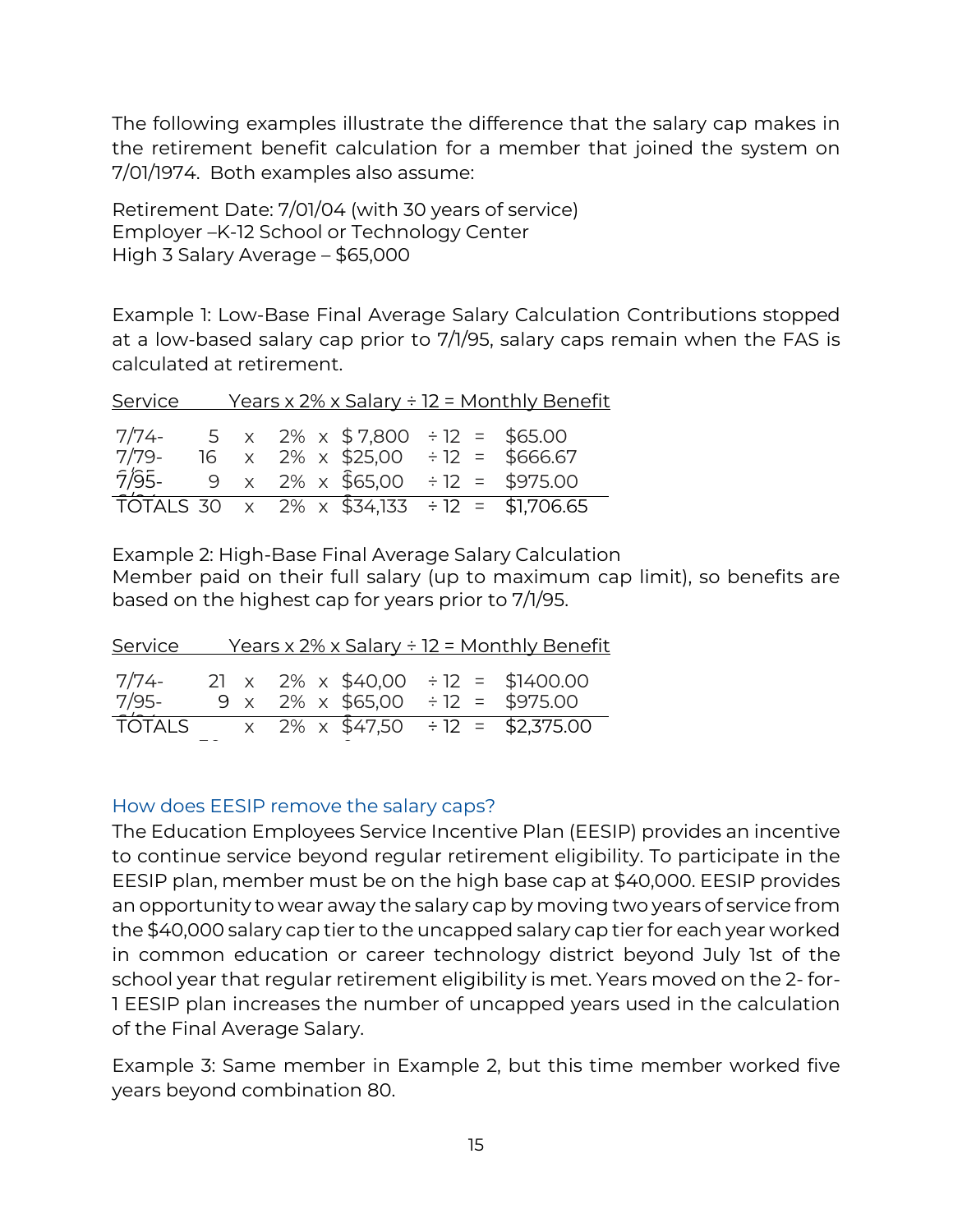| Service            |  |                                                 | <u> Years x 2% x Salary ÷ 12 = Monthly Benefit</u> |
|--------------------|--|-------------------------------------------------|----------------------------------------------------|
| $7/74-$<br>$7/79-$ |  | 11 $\times$ 2% $\times$ \$40,00 ÷ 12 = \$733.33 | 10 x 2% x \$65,00 ÷ 12 = \$1083.33                 |
| 7/95-              |  |                                                 | $14 \times 2\% \times \$65,00 \div 12 = \$1516.67$ |
|                    |  |                                                 | TOTALS 35 x 2% x \$57,143 ÷ 12 = \$3,333.33        |

### Qualifiers for EESIP include:

- Actively contributing under a participating employer (elementary and secondary schools, career tech centers, two- year colleges, and state education agencies).
- Member must work in common education or career technology district for at least one year past the year regular retirement eligibility is reached.
- Member's uncapped average salary tier exceeds \$40,000.
- Member's contributions prior to 7/1/1995 were remitted on maximum compensation level (full salary up to \$40,000).
- Member pays the contribution deficit on years between 1987-88 and 1994-95 where the salary exceeded \$40,000 (high base cap). No balance is due on service years where the salary was less than \$40,000 or if the years (beginning with FY95 and move backward) are not counted in the uncapped range.

#### <span id="page-15-0"></span>Why would I receive a billing statement?

Member may request a billing statement to increase either years of service or the final average salary used in retirement. Members may request a retirement allowance estimate with and without payment of the billing statement to determine if the increase in retirement benefit would make the payment worthwhile. Billing statements are based on the due date of the bill. Delayed payment may result in a higher cost if paid at a later date.

#### <span id="page-15-1"></span>What methods are used to pay billing statements?

Billing statements to purchase service must be paid as an active, contributing member or within sixty (60) days of termination of employment. Billing statements for increasing salary do not have to be paid as an active contributing member. However, it is encouraged that all billing statements be paid ninety (90) days prior to filing for retirement. Credit for service or salary is adjusted when final payment is received. Payments may be paid with a personal check, a cashiers' check, rollover payment from another qualified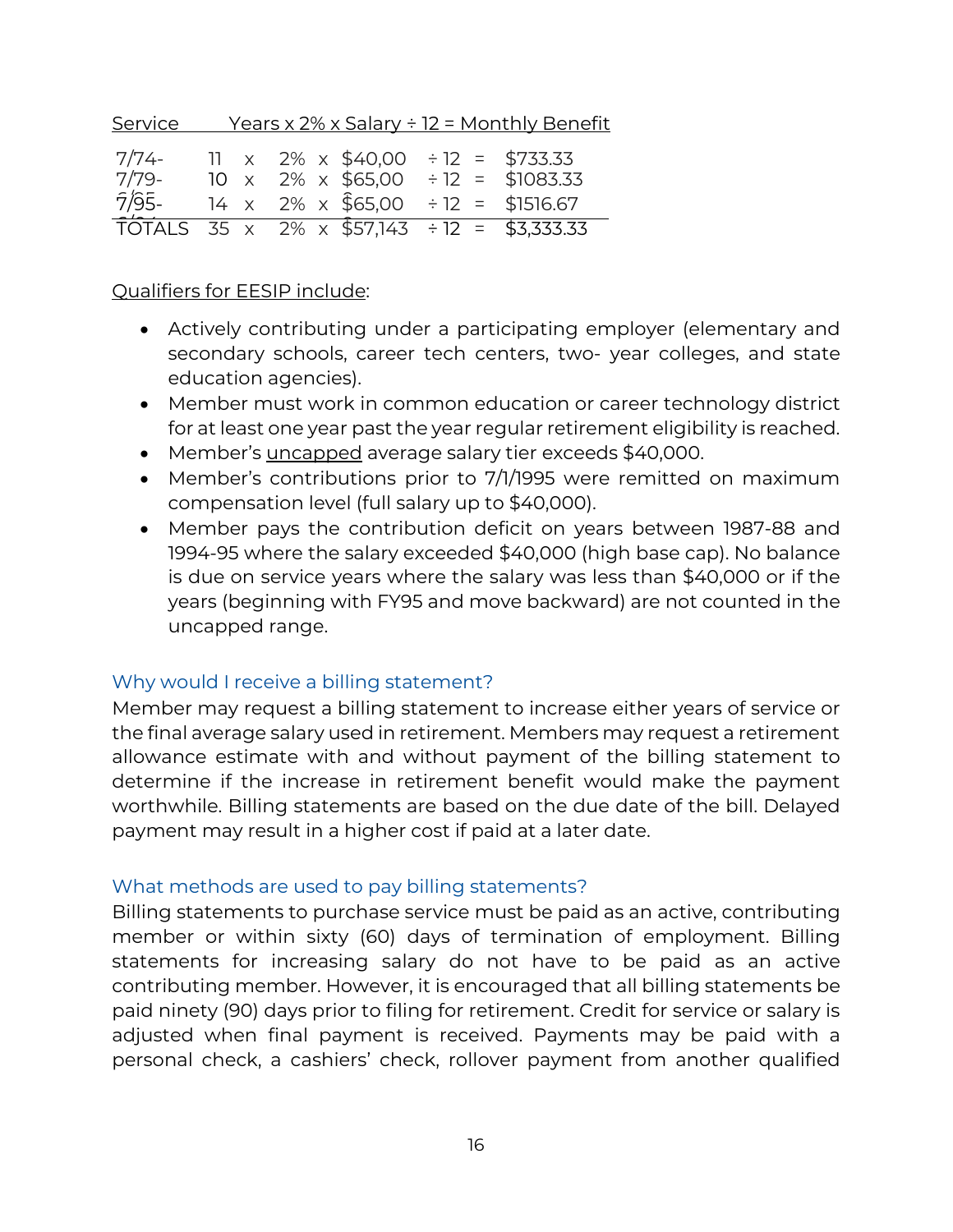retirement plan, and/or paid in installment payments through your employer. Contact us for proper forms to submit with payment.

### <span id="page-16-0"></span>**Retirement Plan Options**

### <span id="page-16-1"></span>What are the five basic retirement plans?

All retirement plan options with the 401(a) plan provide a lifetime benefit to member in addition to a \$5,000 death benefit paid to the surviving beneficiary(ies). Members with 30 years of service may also elect to receive a Partial Lump Sum Option (PLSO).

### Maximum Option

- Largest retirement benefit. 100% of the retirement formula.
- Member Account balance is depleted by lump sum amount if PLSO elected, then monthly by the gross retirement benefit.
- Without PLSO, the member account balance may last 2-3 years.
- The monthly retirement benefit will cease at death, and any remaining account balance will be paid to the beneficiary(ies).

### Option 1

- Monthly benefit is slightly less than maximum option.
- Member account balance is depleted by lump sum amount if PLSO is elected, and then depleted more slowly by an annuity amount.
- Without PLSO or EESIP, the account may last 11+ years.
- The monthly retirement benefit will cease at death, and the remaining balance will be paid to the beneficiary(ies).

Option 2 (100% joint survivorship for sole annuitant)

- The least monthly benefit for the member and greatest benefit to the joint annuitant (the younger the annuitant, the lesser the monthly retirement benefit).
- Joint annuitant may be the member's spouse or someone else not more than 10 years younger than member. (Reduction based on annuitant's age in relation to member's age).
- Joint annuitant will continue to receive the same lifetime benefit (100% joint survivorship) upon death of member.
- Joint annuitant is designated at retirement and cannot be changed, but a different person may be named to receive the \$5000 survivor benefit. If the annuitant predeceases the member, the member's retirement benefit will "pop up" (increase) to the Maximum Option. A new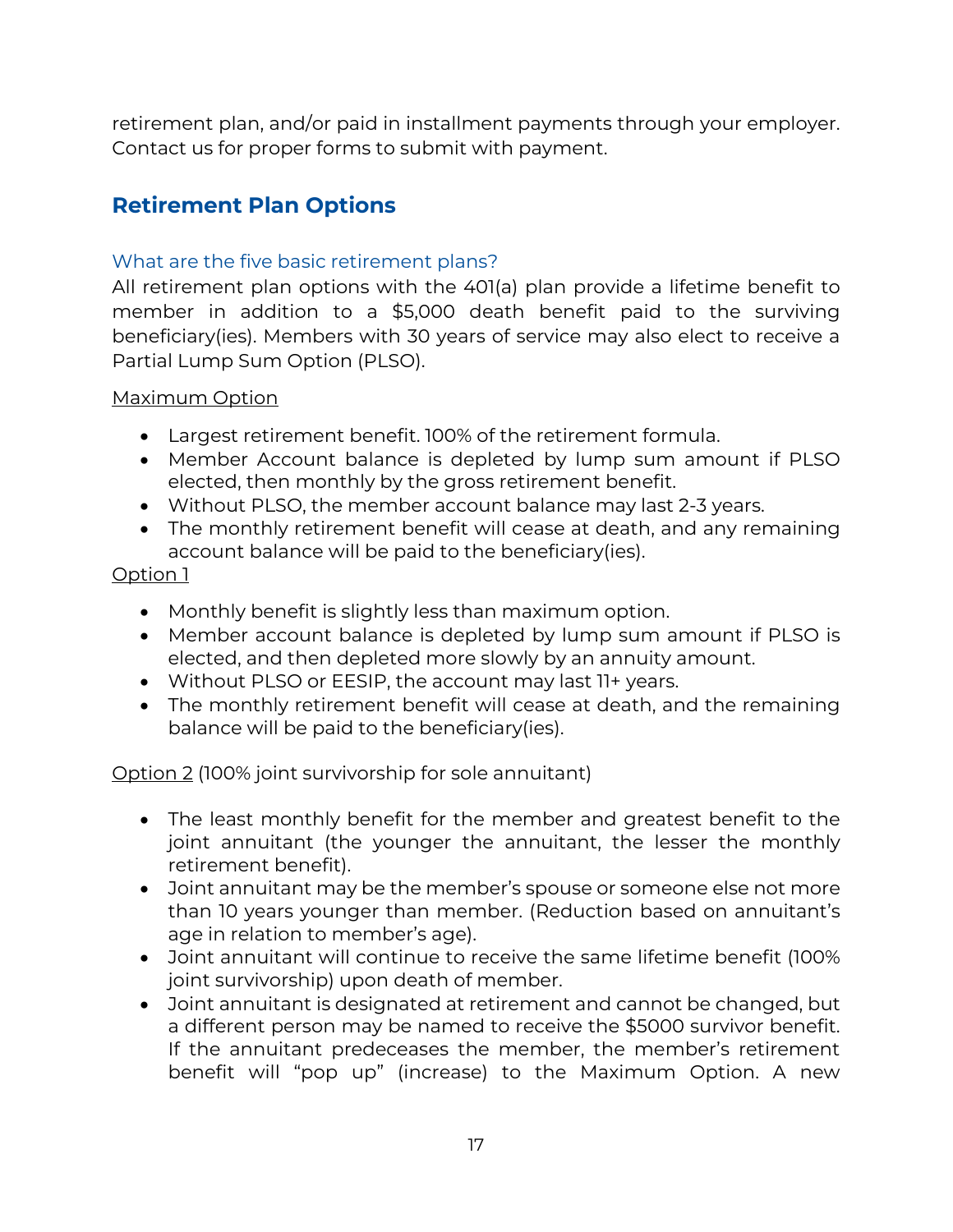beneficiary (but not a new annuitant) may be named to receive the balance of member's account and survivor benefit.

### Option 3 (50% joint survivorship for sole annuitant)

- Monthly benefit is not reduced as much as it is for Option 2.
- Joint annuitant does not have to be member's spouse or within 10 years of the member's age; however, the younger the annuitant, the lesser the member's monthly benefit.
- Joint annuitant will continue to receive one half (50%) of the monthly retirement benefit for the rest of joint annuitant's life upon death of the member.
- Joint annuitant is designated at retirement and is not eligible to change, but a different person may be named to receive the \$5000 survivor benefit. However, if the annuitant predeceases the member, the member's retirement benefit will "pop up" (increase) to the Maximum Option. A new beneficiary (but not a new annuitant) may be named to receive the balance of member's account and survivor benefit.

### Option 4

- Monthly benefit for member is less than amount under the Option 1 plan, but the beneficiary amount is usually greater.
- If member dies within 120 months of the retirement date, the beneficiary continues to receive the member's monthly benefit until the 120th monthly retirement benefit has been paid. If member lives 10 years, no balance is left for beneficiary.
- Should the member wish to do so, the beneficiary listed under this option may be changed at any time.

### <span id="page-17-0"></span>What is the Partial Lump Sum Option (PLSO)?

Members with 30 or more years of service credit are presented with an option to receive a portion of their retirement benefit in a lump sum payment at the beginning of their retirement in addition to a reduced monthly benefit. Members may choose to take their unreduced retirement in monthly payments, or they may opt for a one-time, lump-sum payment equivalent to 12, 24, or 36 months of the maximum monthly benefit and agree to a reduced lifetime monthly benefit. The reduction percentage depends on the age of the member and the lump sum election. For example, a member that retires at age 62 will receive a reduced monthly benefit at approximately 90% with a 12 month lump sum; approximately 80% with a 24-month lump sum; and approximately 70% with a 36-month lump sum. The reduction percentage will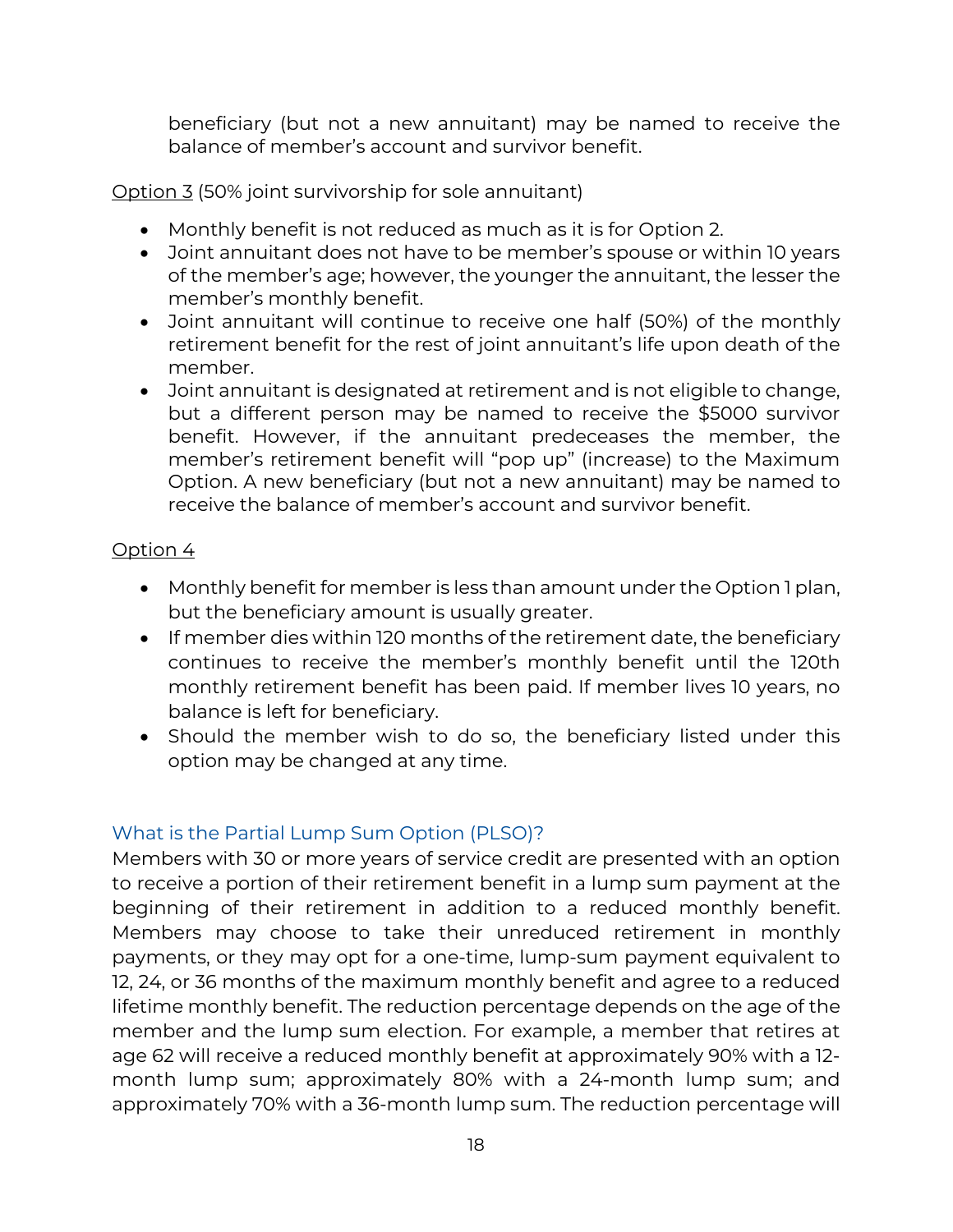apply to all future cost of living adjustments. Once retired, members may not change the option.

With required forms, the PLSO will be issued within 90 days of member receiving first retirement check. For those who elect the PLSO, the lump sum is paid from the member's account balance first, reducing the contributions available for a beneficiary. Members may wish to rethink an election for Option 1 retirement plan if electing the PLSO as the member account balance will be reduced more rapidly, if not entirely, upon retirement.

If a PLSO is elected, an application form and special tax notice will be sent for completion. Member should consult with a tax accountant or financial advisor before retirement. Taxes (and possibly penalties) may greatly diminish the net amount paid for selecting the lump sum option. Members may wish to reinvest the PLSO amount in another qualified retirement plan to defer payment of taxes until a later date.

| <b>Member</b><br>Age | <b>Factor</b><br>for<br><b>PLSO</b> | 12x Factor<br><b>PLSO</b> | for      | 24xFactor<br><b>PLSO</b> | for      | 36x |
|----------------------|-------------------------------------|---------------------------|----------|--------------------------|----------|-----|
| 46                   | 0.916514                            |                           | 0.833028 |                          | 0.749541 |     |
| 47                   | 0.916044                            |                           | 0.832087 |                          | 0.748131 |     |
| 48                   | 0.915534                            |                           | 0.831069 |                          | 0.746603 |     |
| 49                   | 0.914982                            |                           | 0.829965 |                          | 0.744947 |     |
| 50                   | 0.914384                            |                           | 0.828768 |                          | 0.743152 |     |
| 51                   | 0.913735                            |                           | 0.827470 |                          | 0.741206 |     |
| 52                   | 0.913036                            |                           | 0.826072 |                          | 0.739108 |     |
| 53                   | 0.912279                            |                           | 0.824558 |                          | 0.736837 |     |
| 54                   | 0.911461                            |                           | 0.822921 |                          | 0.734382 |     |
| 55                   | 0.910576                            |                           | 0.821152 |                          | 0.731728 |     |
| 56                   | 0.909626                            |                           | 0.819251 |                          | 0.728877 |     |
| 57                   | 0.908610                            |                           | 0.817219 |                          | 0.725829 |     |
| 58                   | 0.907518                            |                           | 0.815035 |                          | 0.722553 |     |
| 59                   | 0.906342                            |                           | 0.812685 |                          | 0.719027 |     |
| 60                   | 0.905076                            |                           | 0.810153 |                          | 0.715229 |     |
| 61                   | 0.903715                            |                           | 0.807431 |                          | 0.711146 |     |
| 62                   | 0.902260                            |                           | 0.804520 |                          | 0.706779 |     |
| 63                   | 0.900701                            |                           | 0.801402 |                          | 0.702103 |     |
| 64                   | 0.899041                            |                           | 0.798082 |                          | 0.697123 |     |
| 65                   | 0.897260                            |                           | 0.794520 |                          | 0.691780 |     |
| 66                   | 0.895350                            |                           | 0.790700 |                          | 0.686050 |     |
| 67                   | 0.893314                            |                           | 0.786627 |                          | 0.679941 |     |
| 68                   | 0.891121                            |                           | 0.782242 |                          | 0.673364 |     |
| 69                   | 0.888744                            |                           | 0.777489 |                          | 0.666233 |     |
| 70                   | 0.886172                            |                           | 0.772344 |                          | 0.658516 |     |
| 71                   | 0.883398                            |                           | 0.766796 |                          | 0.650194 |     |
| 72                   | 0.880376                            |                           | 0.760752 |                          | 0.641128 |     |
| 73                   | 0.877100                            |                           | 0.754201 |                          | 0.631301 |     |
| 74                   | 0.873527                            |                           | 0.747053 |                          | 0.620580 |     |
| 75                   | 0.869640                            |                           | 0.739280 |                          | 0.608921 |     |
| 76                   | 0.865398                            |                           | 0.730796 |                          | 0.596194 |     |
| 77                   | 0.860753                            |                           | 0.721507 |                          | 0.582260 |     |
| 78                   | 0.855721                            |                           | 0.711442 |                          | 0.567164 |     |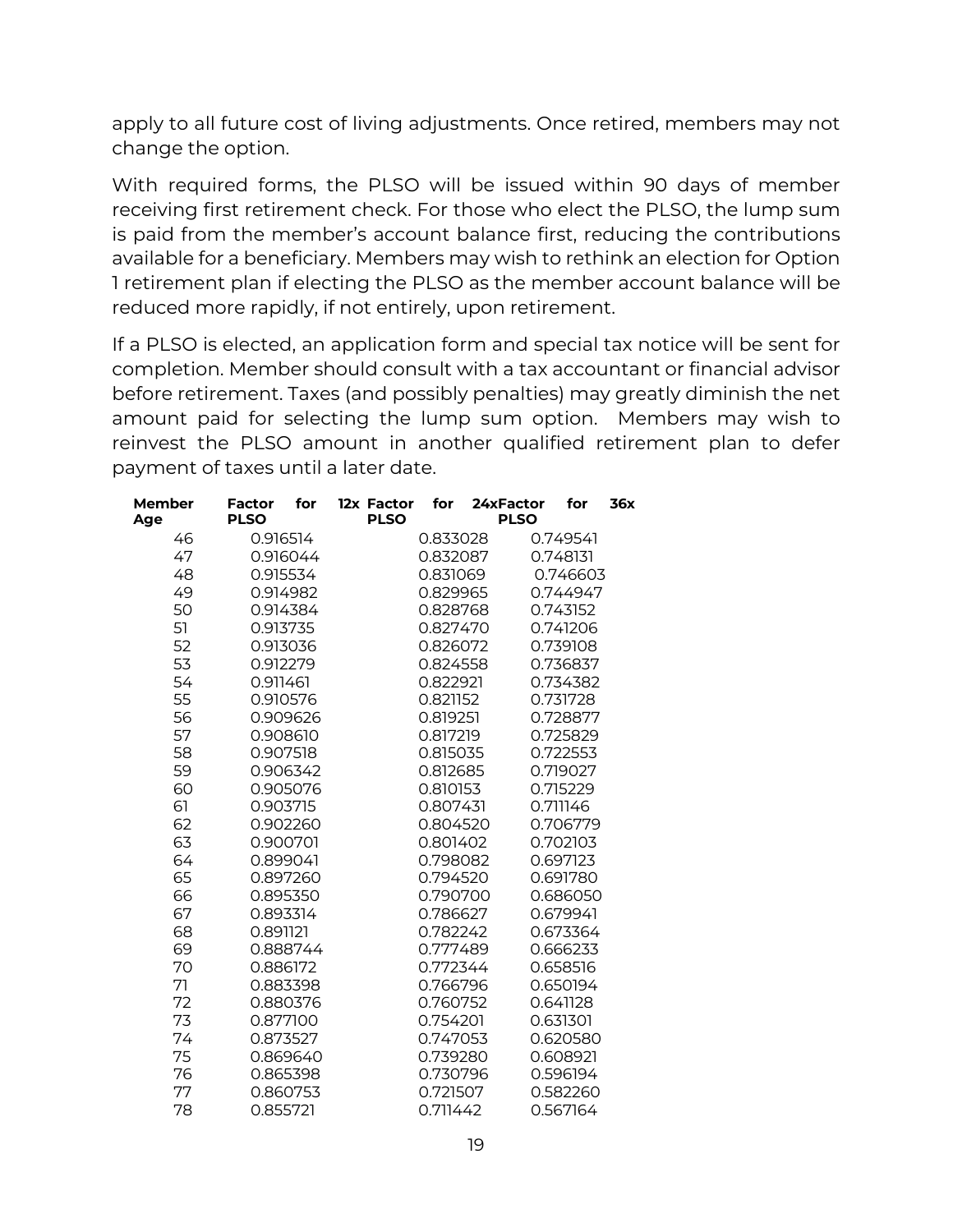| 79  | 0.850230 | 0.700460 | 0.550691 |
|-----|----------|----------|----------|
| 80. | 0.844236 | 0688473  | 0.532709 |
| 81  | 0.837691 | 0.675382 | 0.513072 |
| 82  | 0.830574 |          | 0.491722 |
| 83  | 0.822847 | 0.645694 | 0468540  |
| 84  | 0.814372 | 0.628744 | 0.443116 |

### <span id="page-19-1"></span><span id="page-19-0"></span>**Retirement Process**

### How do I plan for retirement?

Members must first submit a Pre- Retirement Information Verification form (PIV) to receive an estimate or a projection of benefits for their retirement account by contacting us by phone, website, e-mail, or written correspondence. The most accurate estimates are the ones that are requested 6-9 months prior to retirement.

The PIV form will require the following information:

Contact information includes name, current address, current daytime phone number, and the last four digits of the Social Security number or the Q number (member identification number). Please do not include the Social Security number in e-mail messages as these are not secure.

Date of retirement is the first day of the retirement month, even if member works through the 10th of the same month. If a 9-or 10- month employee (i.e., teacher, bus driver) completes last day of work on or before June 10, the date of retirement will be June 1. This member may draw both retirement and paycheck (for prior service) through the summer. If an 11- or 12-month employee's last day of work is June 11, the retirement date will be July 1.

Joint annuitant's date of birth is used to calculate benefits in the event member opts for an annuitant to continue receiving lifetime benefit after death of member (joint annuitant under Option 2 or Option 3). The younger the annuitant selected, the greater the reduction of benefit for the member. Under Option 2, the annuitant may not be more than 10 years younger than member, unless it is the member's spouse.

Unused sick leave days may be combined with a partial year worked to obtain a year of credit if the combined total is 120 days or more, or 120 days of unused sick leave may stand alone as one year of credit. If a member has less than 120 days of unused sick leave and no partial year, additional service credit will be awarded and will equal the number of unused sick leave days divided by 120 days. Sick leave may not be split apart or combined with more than one year.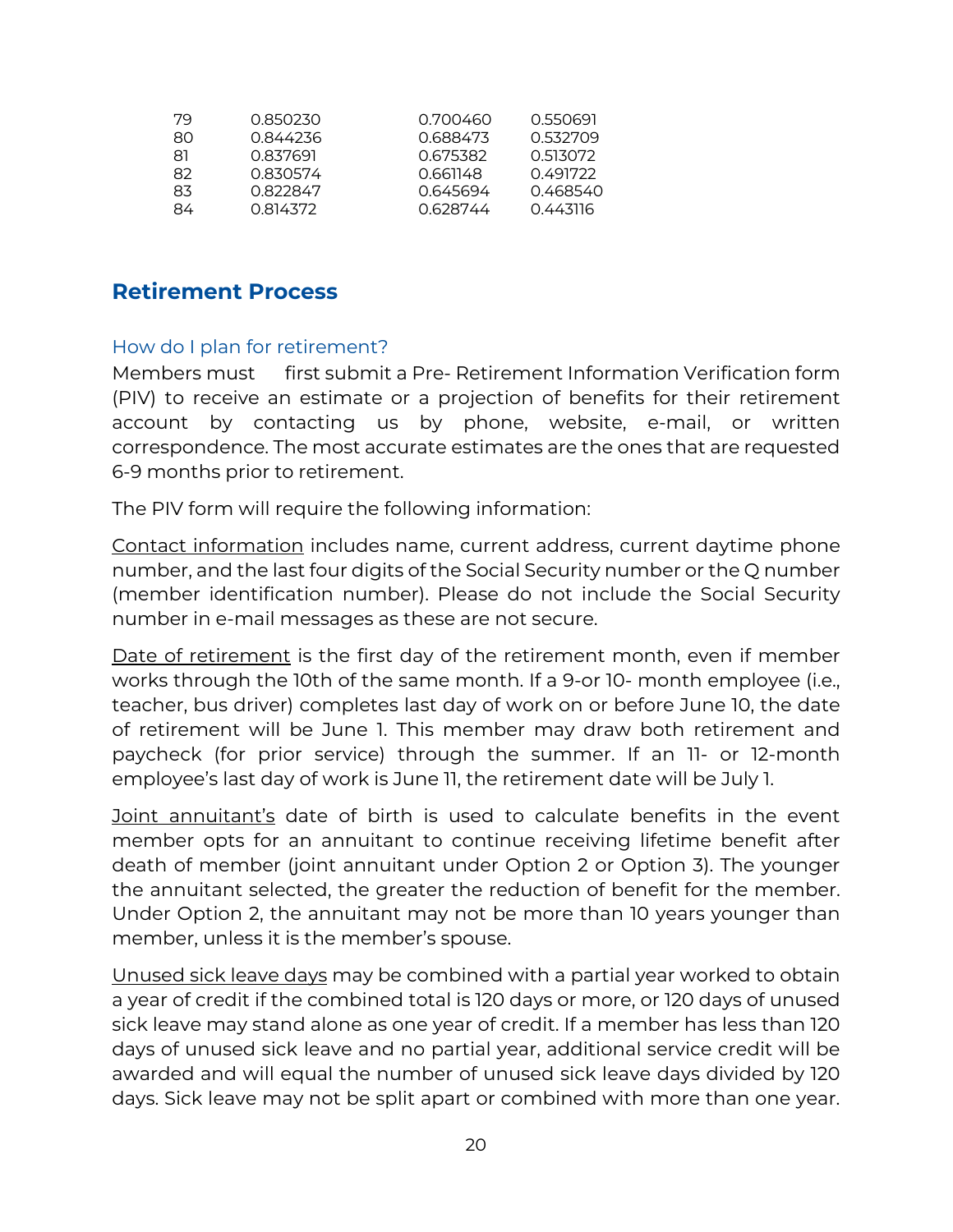If member reports 120 days of unused sick leave and completes the final contract year, then a partial year of 90 days or more earned prior to July 1, 2013, will round up as an additional year of credit.

### <span id="page-20-0"></span>May I request more than one hypothetical estimate for comparison?

Yes. Members may request more than one estimate at a time in order to make decisions or comparisons between choices. It is recommended that no more than two estimates be requested at a time. To make comparisons when deciding to buy service or to pay a billing statement, member may wish to request an estimate with and without payment or purchase. To decide whether to work another year or to retire this year, member may request estimates for two different retirement dates. Member may need to request additional estimates at a later date.

After receiving a retirement estimate, please feel free to contact us for an explanation or clarification. Additional estimates may be requested as needed.

### <span id="page-20-1"></span>What is in the estimate packet?

Cover Letter lists the documents within the estimate packet and the order of steps for submitting the retirement estimate election.

Application to Retire outlines retirement date, service years, and monthly benefits for five plan options. Hypothetical estimates are distributed unless the member wishes to retire within the next 12 months. An Intent to Retire will be issued if the member requests a retirement date within 12 months of the date of request.

Explanation of the Five Retirement Plan Options describes how member's account balance is distributed to beneficiary(ies).

Projection provides a comparison of benefits for different years of retirement if member may be eligible for EESIP.

A Partial Lump Sum Option Statement (PLSO) provided a member has 30 or more years or more of service credited to the account. It will outline the five different plan option benefits into four columns of choices for lump sum options. The amount of PLSO is deducted from member account balance of contributions. The PLSO amount may exceed the amount of employee contributions in the member account.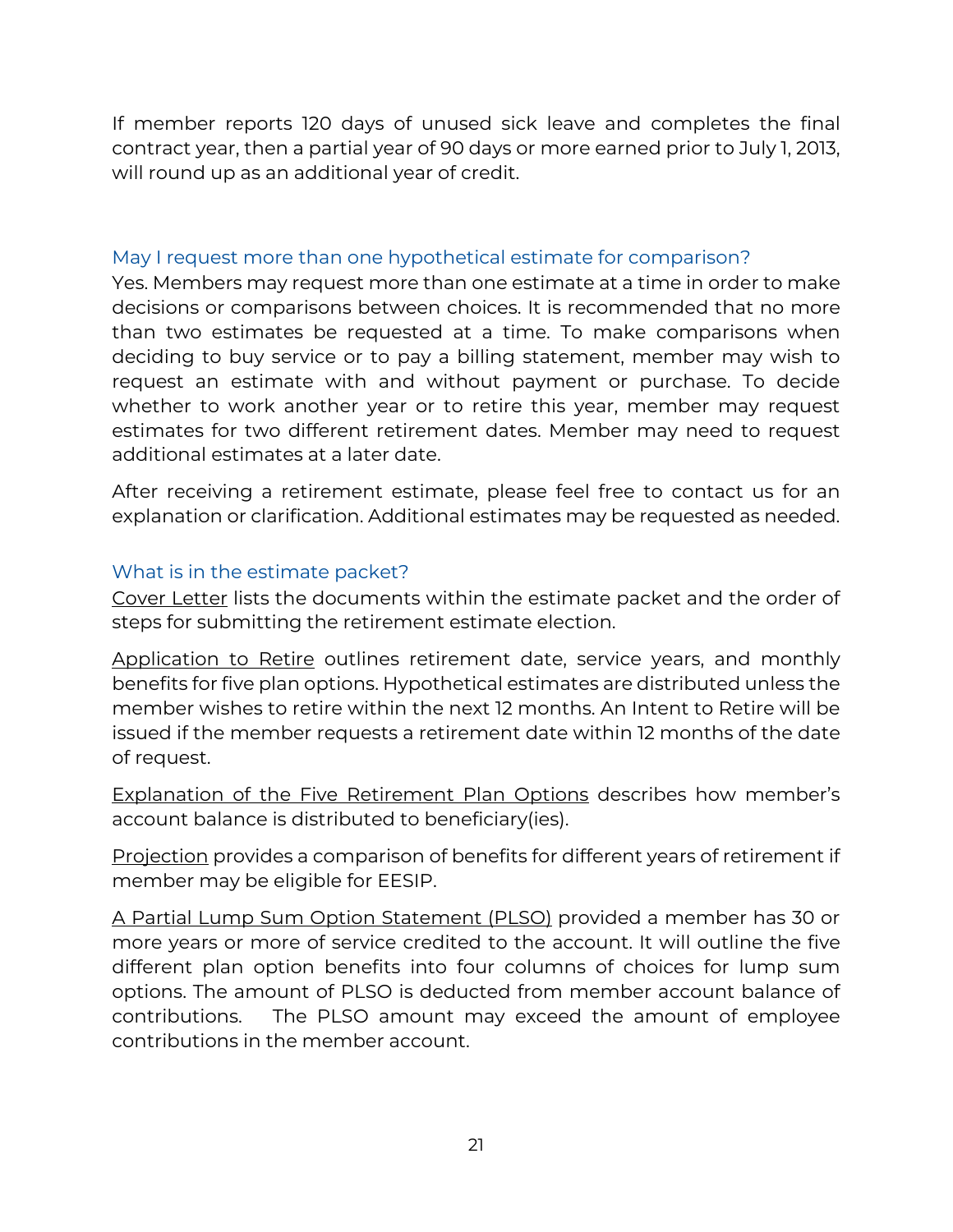### <span id="page-21-0"></span>How do I begin my retirement?

- 1. We must have a completed Pre-retirement Information Verification (PIV) form on file to issue an Application to Retire packet. The packet contains strict timelines to return required documentation.
- 2. Review the options for retirement and indicate the plan option at the bottom of the Application to Retire form. If the member had 30 or more years of service, the PLSO form indicating choice of lump sum option must also be completed and signed by both member & member's spouse (if married).
- 3. Mail the completed Application to Retire, and the PLSO Election (if applicable) back to Teachers' Retirement according to the timeline presented in the packet.
- 4. Once the Application to Retire is received by the System, the retirement contract packet will be mailed to members. The packet will contain forms for direct deposit and tax withholding in addition to the retirement contract.
- 5. The signed and notarized contract must be submitted no later than the first day of the month before the retirement month (i.e. a June 1 retirement contract is due no later than May 1). No grace period is given for weekends or holidays. Contracts returned after the due date will postpone the retirement date.
- 6. Contract changes for plan Options 1-4 (with same retirement date and beneficiary), must occur within 60 days of effective date of retirement. Single members, who marry after date of retirement, and with documentation of good health, may change their Maximum contract to Option 2 or 3 within one year of date of marriage. All changes must be submitted in writing and delivered to the System or postmarked within the specified dates.

### <span id="page-21-1"></span>**Post Retirement**

### <span id="page-21-2"></span>How do retirees receive monthly payments?

Effective January 1, 2000, newly retired members are required to receive monthly benefit payments via electronic fund transfers to a banking or financial institution. The retiree must complete a direct deposit form provided by the System.

The monthly benefits and withholdings are paid in arrears (i.e., July 1 payment pays for June retirement and June health insurance). Monthly benefit payments are paid the first day of each month to all eligible retirees; however,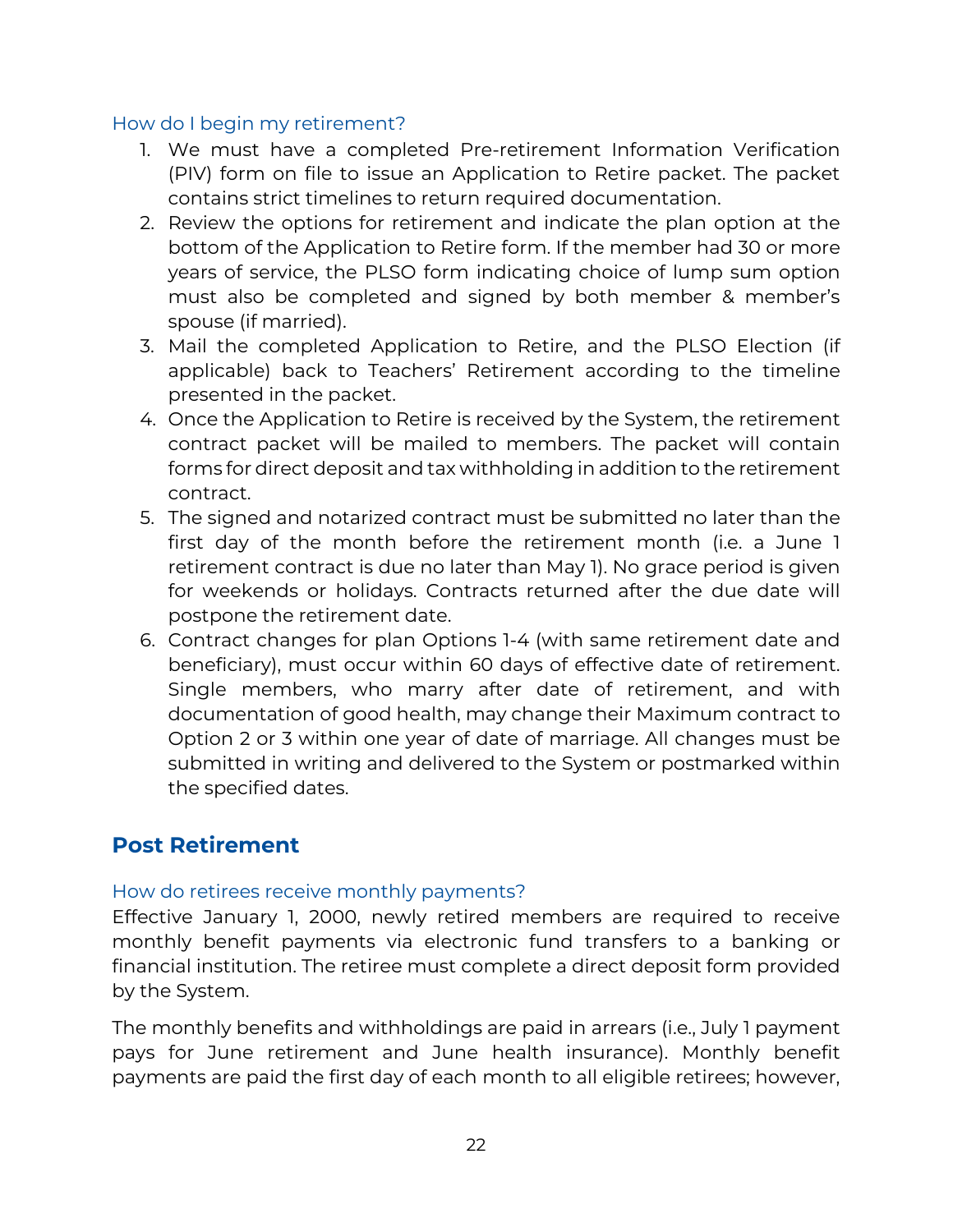electronic transfer may take place early (the last day of the previous month) if the 1<sup>st</sup> of the month falls on a weekend or a holiday.

Members should promptly notify the System of any changes that affect their retirement accounts. Changes in address, tax withholding, or direct deposit must be provided in writing and signed by members. If received by the System on or before the 15th of the month, then changes will be processed and reflected in the next month's payment. Every effort is made to submit change requests for the following month's benefit payment when submitted prior to the 15th. The Change of Address and Tax Withholding forms are available online for our member's convenience. You must contact the System to receive a Payment Authorization change form.

### <span id="page-22-0"></span>Is there a health insurance supplement available?

Members who retire or terminate employment with at least ten years of creditable service may be eligible to continue the insurance provided by their employer. If the same insurance is continued into retirement, the System will pay a supplement of \$100 - \$105 (depending on length of service and final average salary at retirement) toward the members' health insurance premiums. This supplement will be suspended if retirement insurance is suspended or stopped if retirement insurance stops.

For information about your health and life insurance coverage, contact your employer or your insurance company for proper forms and instructions. Timely paperwork will allow a smooth transition from active insurance to retired insurance. Charges for retiree insurance should begin when active insurance is no longer provided through members' employer. Teachers' Retirement pays the retirement benefit in arrears; therefore, the System also pays health insurance premiums in arrears (i.e., the September 1 retirement check pays the August retirement benefit and insurance premiums).

#### <span id="page-22-1"></span>Post-retirement employment: What if I return to work?

Other than disability retirement, there are no restrictions on post- retirement employment with an agency or institution that does not participate in the Teachers' Retirement System of Oklahoma. However, restrictions do apply to retirees who return to work within 36 months of retirement for an employer that participates in the System. Employers must remit contributions for both the employer's and the employee's share (to general fund) on retirees. Retirees must adhere to the following restrictions or forfeit benefits received during their post-retirement employment: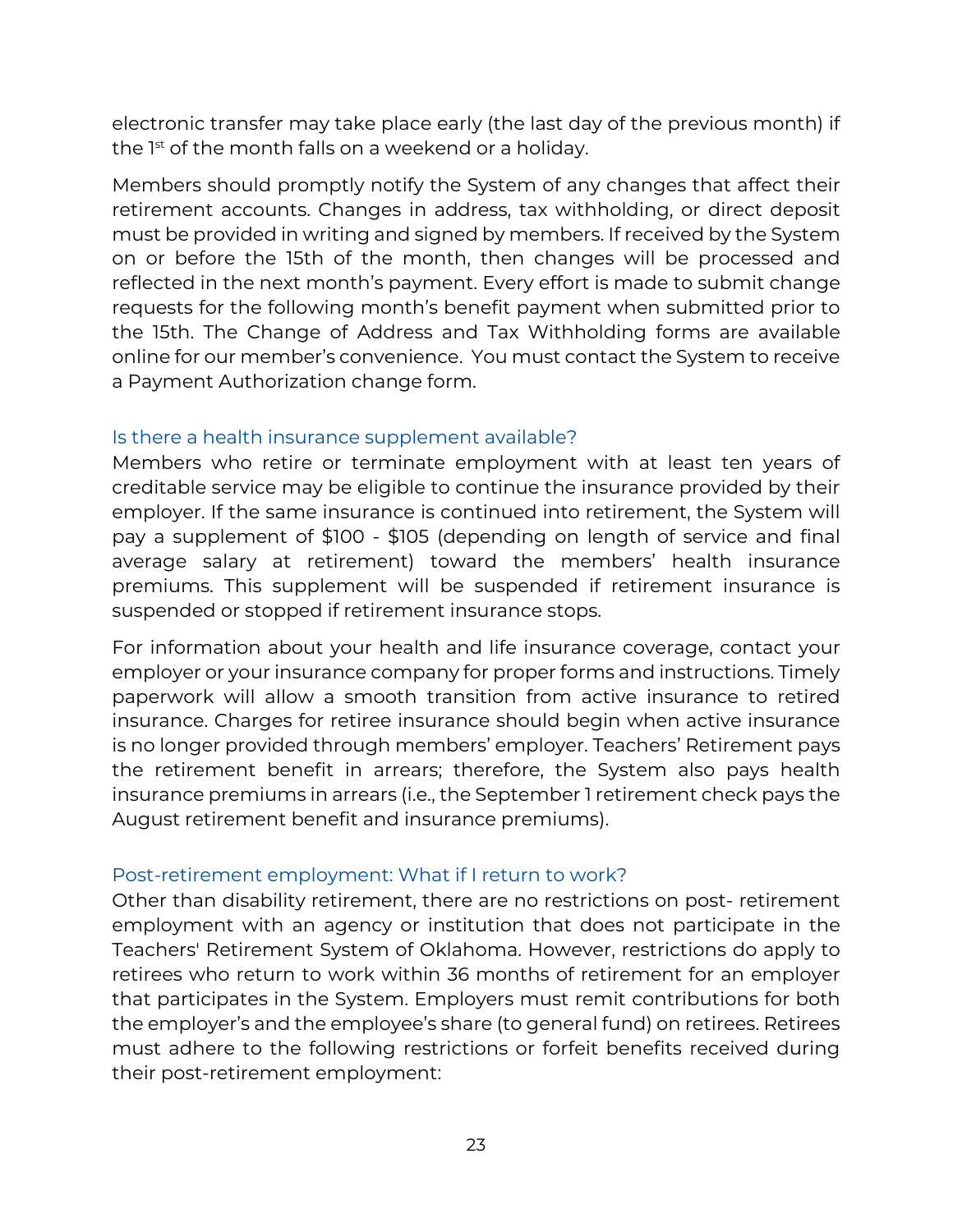60-day break between employment and retirement. A retired member is not eligible to be employed by the public schools of Oklahoma, in any capacity, for sixty (60) calendar days between the retiree's last day of pre-retirement public education employment and post-retirement employment. Employment during the 60-day break will cause the forfeiture of all retirement benefits received during this period.

Post-Retirement Earnings Limit. – Retirees who return to work in public education within 36 months of retirement are restricted to the following calendar year (Jan-Dec) earnings limits:

- Retirees under age 62 and retired fewer than 36 months may earn the lesser of \$15,000 or one-half of the final average salary used in calculating the retirement; or the earnings limit allowed by the social security administration if it is greater than \$15,000.00
- Retirees aged 62 and older and retired fewer than 36 months may earn the lesser of \$30,000 or one-half the final average salary used in calculating the retirement.

Post-Retirement Earnings Limit May Be Prorated. Since post-retirement earnings limits are based on a calendar year (Jan-Dec), earnings limits are prorated when return to employment occurs in mid-year. Retirees should visit the Teachers' Retirement System's website [\(www.oklahoma.gov/trs\)](http://www.oklahoma.gov/trs) to determine the exact amount of eligible earnings for each year. Knowing the proper information may prevent penalties on benefits paid after earnings limits are met.

Returning to Active, Contributing Status. To add service credits and increase retirement benefit, a retiree may elect to suspend his retirement and return to active, contributing status. The members must notify the System of their intent to suspend the retirement benefit for the month of July (return the August 1 check) and suspend retirement benefits until employment is terminated for the second retirement. Contributions to the member's account continue in the same manner as other active contributing members.

Reinstating Retirement Status. Upon termination of employment, the previous monthly retirement will be reinstated and a supplement calculated to include credit for any additional qualifying service. The retirement option election of the original retirement contract applies, and the reduction percentage used on the original retirement (due to early retirement election, PLSO election, and/or other retirement options) will be applied to the supplemental amount as well.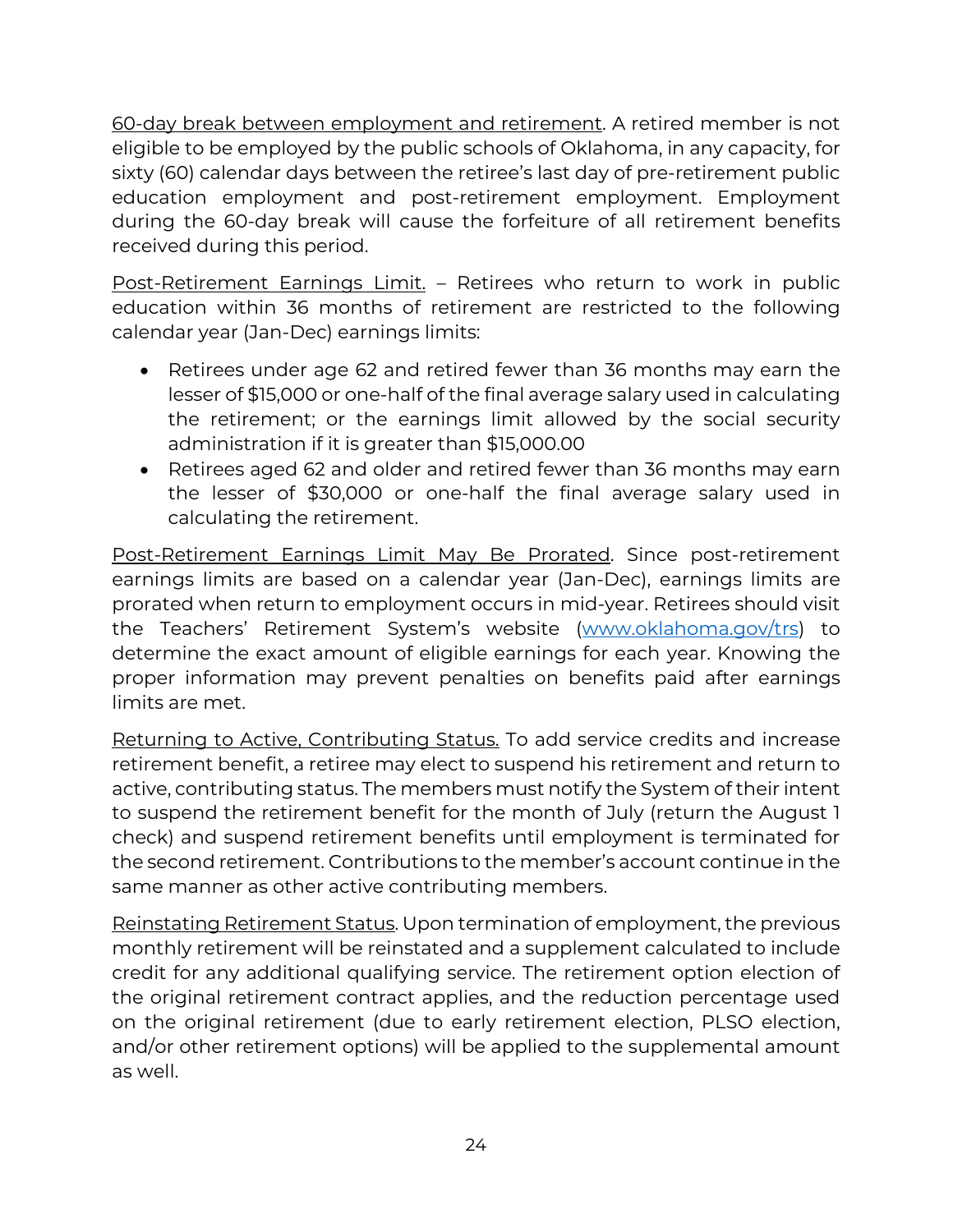Supplemental Retirement Benefit. The supplement is calculated based on the same retirement formula for the additional years: Extra years x 2% x FAS. However, if the more recent salary(ies) exceed the FAS used in the original retirement, then the higher salary(ies) earned in supplemental service years will be used to calculate the additional benefit on the supplemental years worked. Supplemental service years do not qualify for the incentive offered through the EESIP or for an additional lump sum distribution through the PLSO election.

Limited Exception to Post-Retirement Earning Limitations under Senate Bill 267. In 2021, the Oklahoma legislature passed SB267. This bill created a limited three (3) year window (July 1, 2021- June 30, 2024) in which certain retirees may return to work with no limits on their earnings. This exception is available only to members who retired on or before July 1, 2020, and who were not employed by any public school in any capacity during the twelve-month period immediately following their retirement date. Eligible retired members may only be hired as active classroom teachers without any limitation on earnings. These returning retirees must be hired on temporary contracts. Members returning to work under SB 267 will not receive any additional service credit towards their retirement calculation.

### <span id="page-24-0"></span>**Survivor Benefits**

### <span id="page-24-1"></span>What survivor benefits are available?

A survivor's benefit of \$18,000 (for an active account) or \$5,000 (for a retired account) is provided at no cost to the member, and it is paid to the beneficiary in addition to the contributions available in the member's account. Members may submit one beneficiary form for all the benefits through the System or the member may submit a separate beneficiary form specifically for the survivor's benefit amount. In order to be valid, beneficiary forms must be submitted to and on file with the System prior to the death of the member. You may download these forms from our website.

Death of active, contributing members. A survivor's benefit of \$18,000 shall be paid in equal shares to the designated beneficiary(s) along with the member's account balance of contributions and applicable interest. If the member qualified for retirement at the time of death, had ten (10) years or more of creditable service, and the member listed only one (1) primary beneficiary (such as spouse) for both the account balance *and* the \$18,000 survivor benefit, the sole primary beneficiary (if not divorced from the member after date of signed beneficiary designation) may elect to forego the \$18,000 survivor benefit and